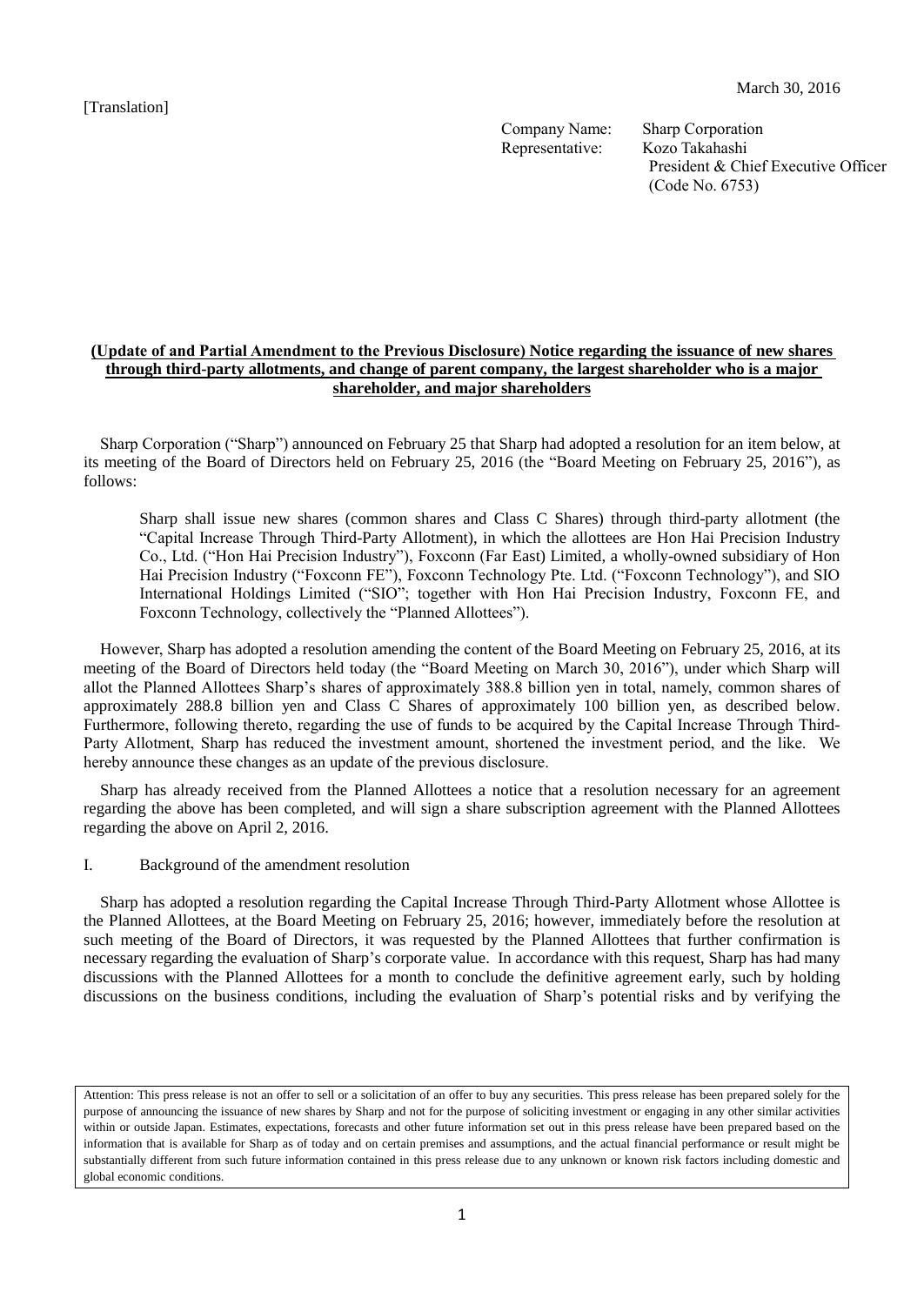synergistic effect of the alliance between Sharp and the Planned Allottees.

On the other hand, Sharp has undergone many examinations on the future outlook of the earnings for the fourth quarter of the fiscal year ending March 2016 and of the earnings for the full fiscal year. The business environment surrounding Sharp is increasingly challenging, and as announced in the press release "Notice regarding the revision of the consolidated financial results forecast for the fiscal year ending March 2016" separately disclosed as of March 30 today, regarding the consolidated financial results forecast for the fiscal year ending March 2016, the sales and operating income have been further revised downward, taking into account the following factors.

#### 1) Deterioration of earnings of the display devices business

Depressed sales and price falls of LCD panels, reporting of write-down of stock as a consequence thereof, occurrence of operating losses due to a fall in the plant operation rate, and write-down of inventory assets due to the pileup of stock as a consequence thereof.

2) Deterioration in the Chinese market

Fall in sales of LCD TVs, white goods, and digital multi-functional printers in the Chinese market, which became evident from and including the fourth quarter, and expected increase of sales promotion cost of LCD TVs for the reduction of LCD TVs' distribution inventory.

3) Deterioration in the domestic market

The domestic market has been depressed sales of white goods, and falling sale price and sales of household- and industrial-use products within the solar cell business following market deterioration.

As a result of discussing these business realities with the Planned Allottees, a proposal (the "New Contribution Proposal") was presented by the Planned Allottees for a subscription of Sharp's shares of 388.8 billion yen in total, namely, common shares of 288.8 billion yen and Class C Shares of 100 billion yen, as it was necessary to reconsider the contribution terms.

As a result of careful discussions by our Board of Directors over the New Contribution Proposal from the Planned Allottees, considering the situation of our discussion with the Planned Allottees and our business condition, we have decided to accept the New Contribution Proposal.

This is because we believe that the New Contribution Proposal is still the most appropriate for all our stakeholders at present, for reasons such as those described in (i) through (iii) of II. "2. Purpose of and reason for the offering" below, as follows:

- (i) contribution to the improvement of Sharp's financial standing, including expected improvement in its equity ratio;
- (ii) synergical effect in terms of business, including expected further enhancement of the competitiveness of Sharp's business through the collaboration in the LCD business and expected further improvement in Sharp's productivity and cost competitiveness in other business activities;
- (iii) the New Contribution Proposal still maintains a sufficient understanding of the value of Sharp's brand, existing employees, and comprehensive product lines, and of the merits of preserving the ecosystem surrounding Sharp's business and keeps its commitments to, among others, maintaining and respecting the independence of Sharp's management and operation, and maintaining the unified operation of Sharp's and its subsidiaries' business activities after the implementation of the Capital Increase Through Third-Party Allotment; and the total contribution amount and contractual coverage of the New Contribution Proposal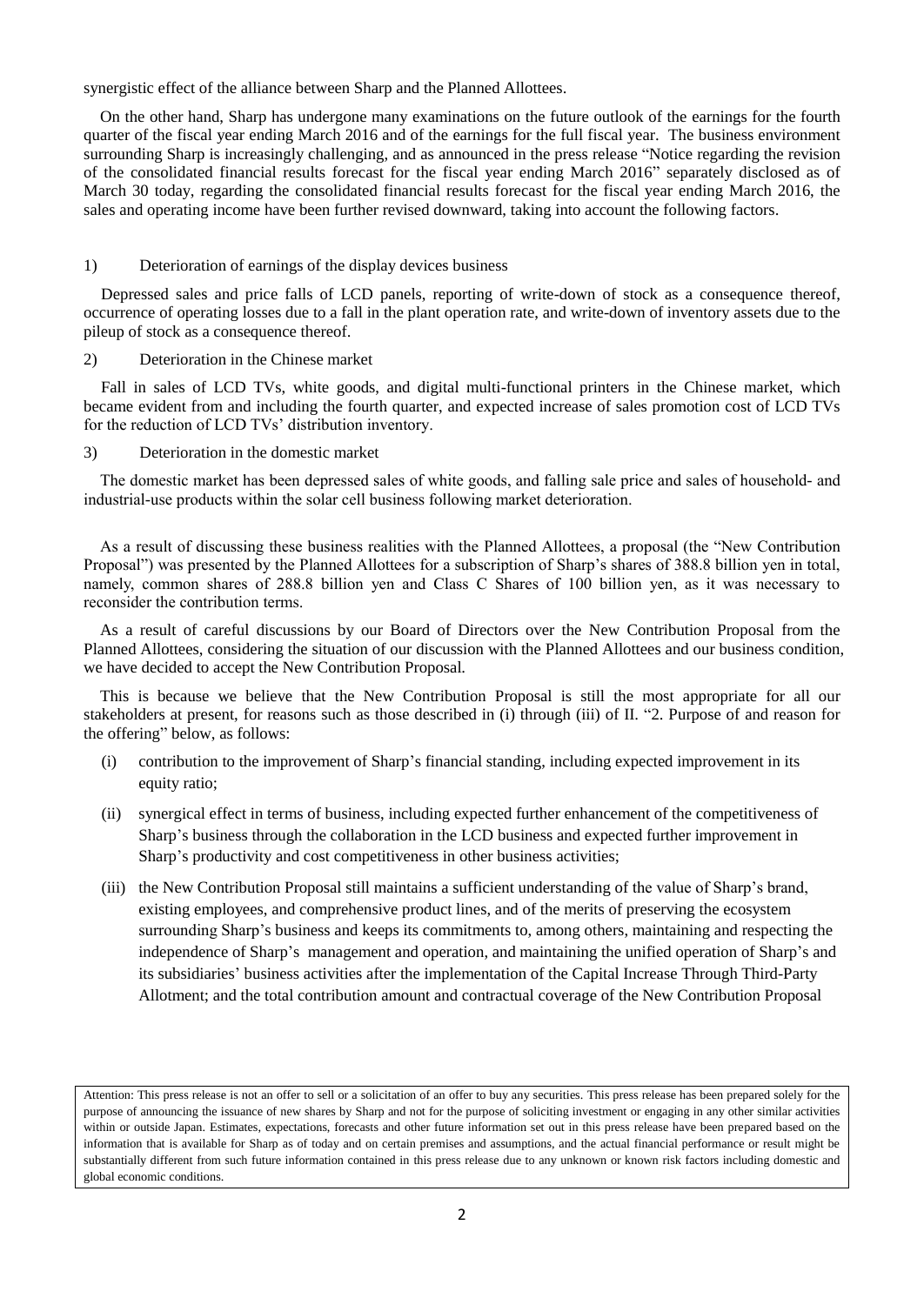will contribute to the benefit of all stakeholders, including employees, shareholders, and clients.

Therefore, we have resolved to accept the New Contribution Proposal and partially revise the contents of the resolution of the Board Meeting on February 25, 2016.

The issuance of new shares by third-party allotments and the change of the parent company, the largest shareholder who is a major shareholder, and the major shareholders after the revision of the resolution are as follows. We have underlined the portions changed from "Notice regarding the issuance of new shares through third-party allotments, and change of parent company, the largest shareholder who is a major shareholder, and major shareholders," dated February 25, 2016. Regarding the use of funds to be acquired by the Capital Increase Through Third-Party Allotment, Sharp will reduce the investment amount, shorten the investment period, and the like from those resolved on February 25; however, there will be no amendments to Sharp's investment plan itself.

#### II. Issuance of new shares by third-party allotment

#### 1. Overview of offering

(1) Common shares

| (i)   | Payment period                                         | From June 28, 2016 (Tue.) to October 5, 2016 (Wed.)                                                                                                   |                                                                                                                                                                                                                                                                                                                                                                                                                                                                                                                                                                                                                                                                                                                                                                                                                                                                                                                                                                                                                                                                                                               |
|-------|--------------------------------------------------------|-------------------------------------------------------------------------------------------------------------------------------------------------------|---------------------------------------------------------------------------------------------------------------------------------------------------------------------------------------------------------------------------------------------------------------------------------------------------------------------------------------------------------------------------------------------------------------------------------------------------------------------------------------------------------------------------------------------------------------------------------------------------------------------------------------------------------------------------------------------------------------------------------------------------------------------------------------------------------------------------------------------------------------------------------------------------------------------------------------------------------------------------------------------------------------------------------------------------------------------------------------------------------------|
| (ii)  | Number of new shares to<br>be issued                   | 3,281,950,697 shares                                                                                                                                  |                                                                                                                                                                                                                                                                                                                                                                                                                                                                                                                                                                                                                                                                                                                                                                                                                                                                                                                                                                                                                                                                                                               |
| (iii) | Issued price                                           | 88 yen per share                                                                                                                                      |                                                                                                                                                                                                                                                                                                                                                                                                                                                                                                                                                                                                                                                                                                                                                                                                                                                                                                                                                                                                                                                                                                               |
| (iv)  | Amount of procurement<br>fund                          | 288,811,661,336 yen                                                                                                                                   |                                                                                                                                                                                                                                                                                                                                                                                                                                                                                                                                                                                                                                                                                                                                                                                                                                                                                                                                                                                                                                                                                                               |
| (v)   | Offering or allotment<br>method (planned<br>allottees) | Allotted by means of third-party allotment:<br>To Hon Hai Precision Industry 1,300,000,000 shares<br>To Foxconn FE<br>To Foxconn Technology<br>To SIO | 915,550,697 shares<br>646,400,000 shares<br>420,000,000 shares                                                                                                                                                                                                                                                                                                                                                                                                                                                                                                                                                                                                                                                                                                                                                                                                                                                                                                                                                                                                                                                |
| (vi)  | Other                                                  | $(Thu.)$ .                                                                                                                                            | The payments are subject to the effectiveness of the securities registration<br>statement pursuant to the Financial Instruments and Exchange Act,<br>acquisition of permits, licenses, or the like from relevant authorities of the<br>relevant countries, including permission of notification or the like regarding<br>business combination from competition authorities of the relevant countries,<br>required in order to execute the Capital Increase Through Third-Party<br>Allotment, and an approval (special resolution) of the item on the agenda<br>regarding the issuance of common shares of Sharp at the 122nd ordinary<br>general meeting of shareholders of Sharp to be held on June 23, 2016 (Thu.)<br>(the "Ordinary General Meeting of Shareholders") and the general meeting<br>of class shareholders by holders of the common shares, the general meeting<br>of class shareholders by holders of the Class A Shares, and the general<br>meeting of class shareholders by holders of the Class B Shares (the<br>"General Meeting of Class Shareholders") to be also held on June 23, 2016 |

(Note) In order to increase the certainty of the execution of the Capital Increase Through Third-Party Allotment, the Planned Allottees plan to agree in the share subscription agreement to conclude that the Planned Allottees shall provide a deposit of 100 billion yen, and if the Planned Allottees fail to perform their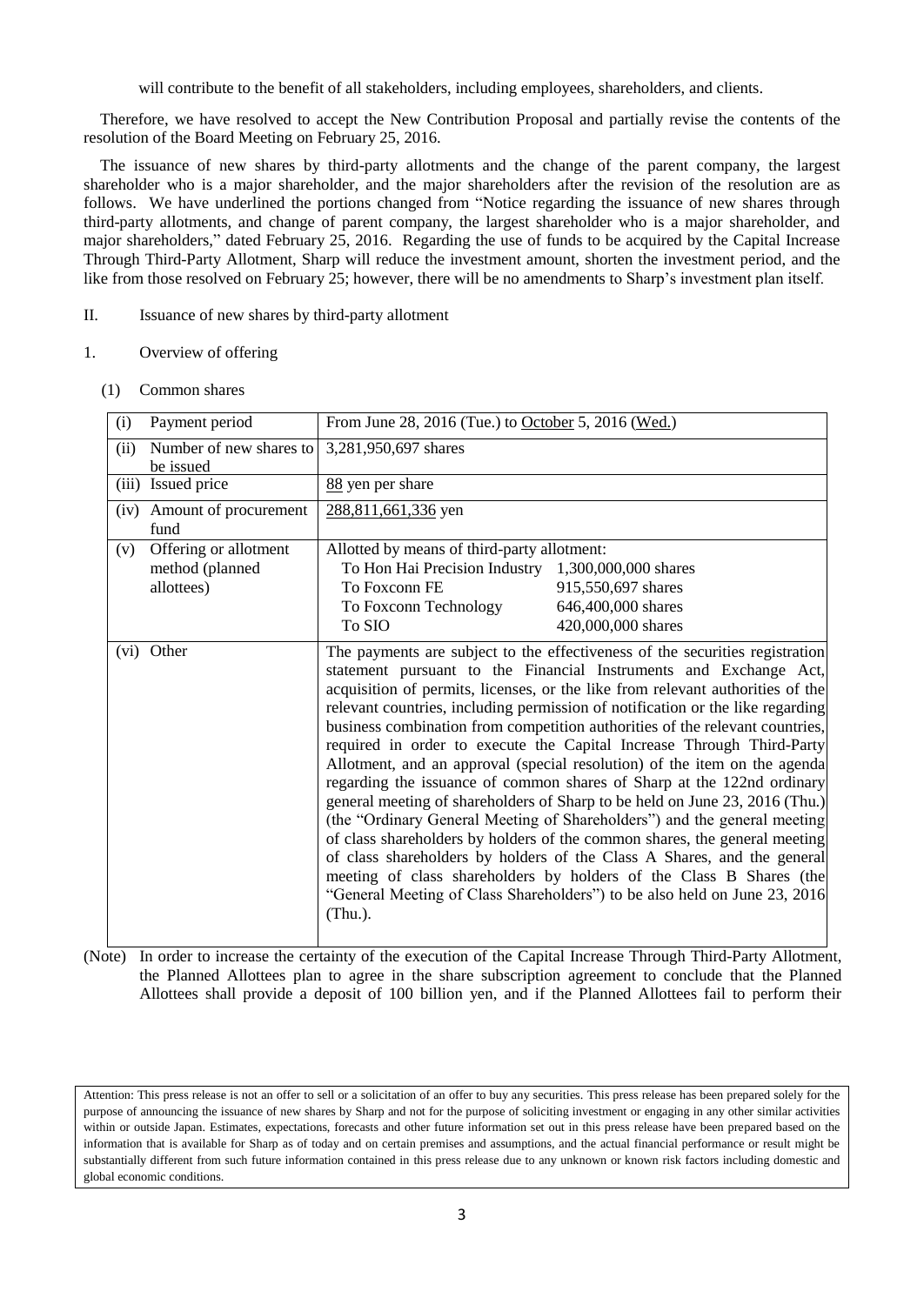obligation to pay the subscription amount, or in other similar cases, Sharp may confiscate the deposit as liquidated damages. However, if the deposit is not confiscated as liquidated damages, then the deposit may be appropriated to the capital increase payment for the Capital Increase Through Third-Party Allotment.

# (2) Class C Shares

| Payment period<br>(i)                                         | From June 28, 2016 (Tue.) to October 5, 2016 (Wed.)                                                                                                                                                                                                                                                                                                                                                                                                                                                                                                                                                                                                                                                                                                                                                                                                                                                                                                                                                                                                                                                                                                                                                                                                                                                                                                                                                                                                                                               |
|---------------------------------------------------------------|---------------------------------------------------------------------------------------------------------------------------------------------------------------------------------------------------------------------------------------------------------------------------------------------------------------------------------------------------------------------------------------------------------------------------------------------------------------------------------------------------------------------------------------------------------------------------------------------------------------------------------------------------------------------------------------------------------------------------------------------------------------------------------------------------------------------------------------------------------------------------------------------------------------------------------------------------------------------------------------------------------------------------------------------------------------------------------------------------------------------------------------------------------------------------------------------------------------------------------------------------------------------------------------------------------------------------------------------------------------------------------------------------------------------------------------------------------------------------------------------------|
| Number of new shares to<br>(ii)<br>be issued                  | 11,363,636 shares                                                                                                                                                                                                                                                                                                                                                                                                                                                                                                                                                                                                                                                                                                                                                                                                                                                                                                                                                                                                                                                                                                                                                                                                                                                                                                                                                                                                                                                                                 |
| (iii) Issued price                                            | 8,800 yen per share                                                                                                                                                                                                                                                                                                                                                                                                                                                                                                                                                                                                                                                                                                                                                                                                                                                                                                                                                                                                                                                                                                                                                                                                                                                                                                                                                                                                                                                                               |
| (iv) Amount of procurement<br>fund                            | 99,999,996,800 yen                                                                                                                                                                                                                                                                                                                                                                                                                                                                                                                                                                                                                                                                                                                                                                                                                                                                                                                                                                                                                                                                                                                                                                                                                                                                                                                                                                                                                                                                                |
| Offering or allotment<br>(v)<br>method (planned<br>allottees) | Allotted by means of third-party allotment:<br>To Hon Hai Precision Industry 11,363,636 shares                                                                                                                                                                                                                                                                                                                                                                                                                                                                                                                                                                                                                                                                                                                                                                                                                                                                                                                                                                                                                                                                                                                                                                                                                                                                                                                                                                                                    |
| Other<br>(vi)                                                 | For more information, please refer to the Appendix "Terms and conditions<br>of Class C Share issuance."<br>It is prescribed that the payment priority of dividends from surplus and<br>distribution of residual assets for Class C Shares is the same as that for the<br>common shares, and that the amounts of payment of the dividends and<br>distribution are the amounts multiplied by prescribed acquisition ratios.<br>Class C Shares have no voting right. Assignments of Class C Shares are<br>restricted.<br>Class C Shares are subject to call in consideration for common shares.<br>The payments are subject to the effectiveness of the securities registration<br>statement pursuant to the Financial Instruments and Exchange Act,<br>acquisition of permits, licenses, or the like from relevant authorities of the<br>relevant countries, including notifications, permits, or the like regarding<br>business combination from competition authorities of the relevant countries,<br>required in order to execute the Capital Increase Through Third-Party<br>Allotment, and an approval (special resolution) of the items on the agenda<br>regarding the issuance of Class C Shares and the revision of the articles of<br>incorporation to be required due to the issuance of the Class C Shares at the<br>Ordinary General Meeting of Shareholders and the General Meetings of<br>Class Shareholders. The revision will be disclosed after the proposed<br>revision is fixed. |

(Note) In order to increase the certainty of the execution of the Capital Increase Through Third-Party Allotment, the Planned Allottees plan to agree in the share subscription agreement to conclude that the Planned Allottees shall provide a deposit of 100 billion yen, and if the Planned Allottees fail to perform their obligation to pay the subscription amount, or in other similar cases, Sharp may confiscate the deposit as liquidated damages. However, if the deposit is not confiscated as liquidated damages, then the deposit may be appropriated to the capital increase payment for the Capital Increase Through Third-Party Allotment.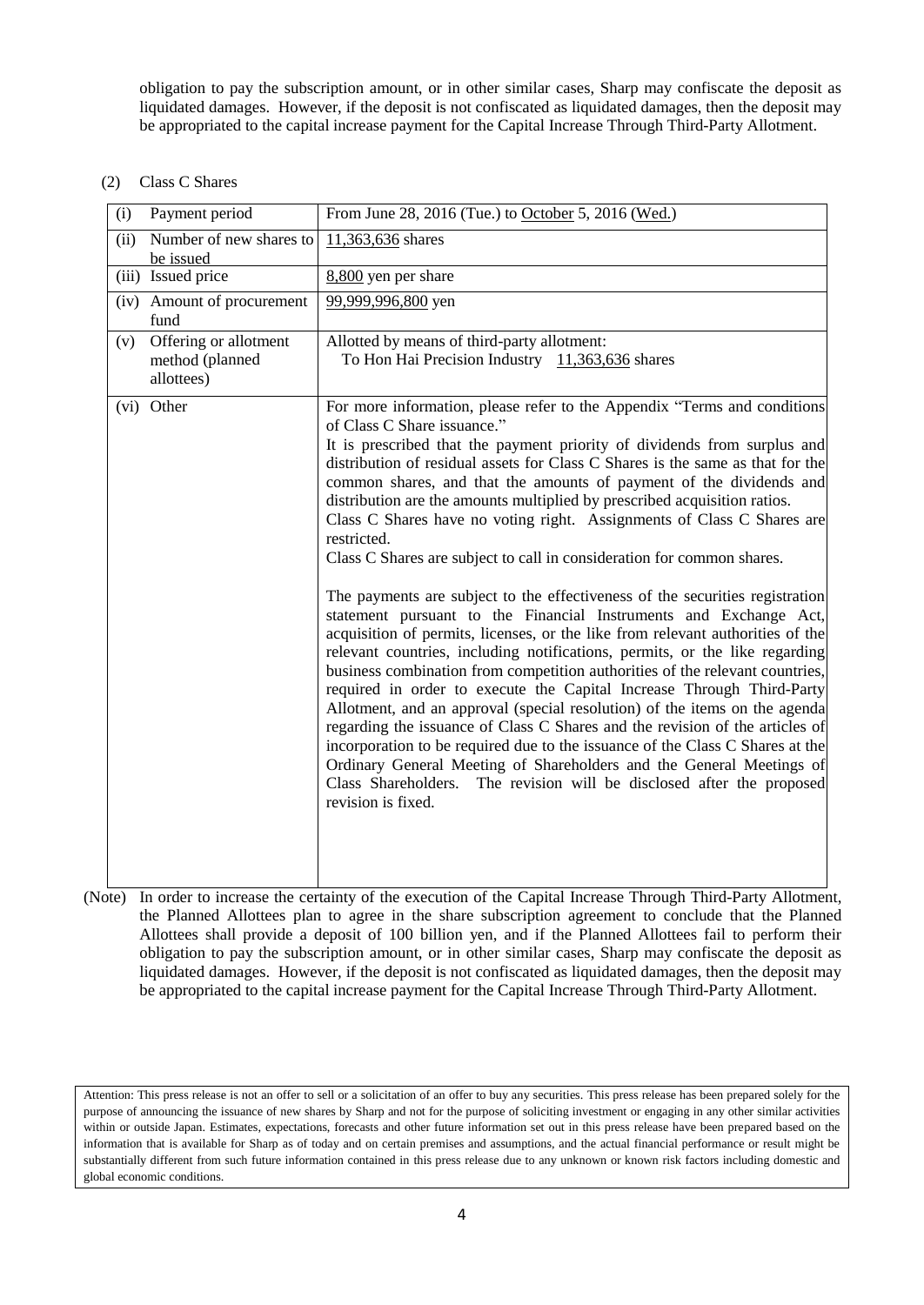#### 2. Purpose of and reason for the offering

In May 2013, Sharp set and announced its "Medium-Term Management Plan for Fiscal 2013 through 2015" in order to improve a weakened management structure, and to realize "Recovery and Growth." In this plan, we set three basic strategies as the core: (1) Shift management resources to "advantageous markets and fields," (2) Exit closed innovation, and aggressively utilize alliances, and (3) Enforce executions by innovating governance systems. In addition, we also set and carried out, by the entire company, five main plans to achieve "Recovery and Growth": (1) Restructuring of the current business portfolio, (2) Improving the profitability of the LCD business, (3) Expanding overseas businesses focusing on the ASEAN market, (4) Reducing fixed costs by introducing all-Sharp cost restructuring innovations, and (5) Improving financial position. With these efforts, we returned to profit in the year ended March 2014, clearing the target set for the sales and operating income.

However, Sharp recorded large deficits for the year ended March 2015, due to a lack of measures, such as rapid business changes, against the intensified competition in the LCD TV business in America, and the deterioration in the business environment for the energy solution business, including stagnant demand for solar power, as well as a lack of foresight in responding to market changes, including the fact that the shift to high-definition products did not take off, inadequacy in dealing with price declines, and inadequacy in marketing for the small- and mediumsize LCD market, as well as recording of the allowance for the price difference in long term contracts for polysilicon materials used in solar panels, whose prices are higher than the market price, and incorporating the difference from the market price of small- and medium-size LCDs as a write-down of the inventories to improve earnings structure.

Accordingly, Sharp announced the "Medium-Term Management Plan for Fiscal 2015 through 2017" on May 14, 2015, and expressed three key strategies, "Restructuring Business Portfolio," "Executing Reduction of Fixed Cost," and "Reorganizing Corporate System and Strengthening Corporate Governance" in order to construct a stable business foundation unshakeable by environmental changes in the future, and it steadily implemented them. However, regarding the consolidated results of the display device business for the year ending March, 2016, that was the first fiscal year of such medium-term management plan, the performance forecast for the net sales and operating income for the fiscal year was revised down on October 26, 2015 due to reasons, such as a decrease in the sales of liquid crystals for smartphones for the Chinese market, and the effect of decreased unit price as a result of intensified price competitions, far lower than those anticipated at the beginning of the year. Further, in the results for the third quarter of the fiscal year ending March, 2016, the accumulated amount of losses for the period from the first quarter to the third quarter in the quarter net profits that belong to the parent company shareholders of 108.3 billion yen was recorded. Consequently, as of the end of the third quarter of the fiscal year ending March 2016, the equity ratio, which shows financial soundness, declined to 8.6% from 12.3%, that is the equity ratio as of the end of June, 2015. In order to improve our equity ratio and restore our financial condition, not the bond issuance nor the fund borrowing, which means owing liabilities, but rather procuring funds of a capital nature by issuing shares or the like, is indispensable. In order to procure funds of a capital nature certainly and promptly, fund procurement not by the issuance of share options or the like, which would take some time until the exercise thereof, but by a new share issuance, and not by capital increase through public offering nor allotment to shareholders, in which uncertainties remain, but by third-party allotment, is appropriate. Accordingly, in addition to the consideration of structural reform, including spin-off of the display device business, Sharp recognized the improvement of the company-wide financial standing as its urgent business challenge, and it proceeded with consideration in order to realize structural reform, including alliances, toward its management reconstruction.

In that situation, since the last autumn, Sharp had discussions with several companies toward its management reconstruction. Of the companies, Sharp decided that proposals from Innovation Network Corporation of Japan ("INCJ") and those from a Taiwanese company, Hon Hai Precision Industry, one of the world's largest companies providing electronic device contracted manufacturing services, can be considered as contributive to the resolution of the management issues stated above. Thus, Sharp has discussed with the only two selected companies since the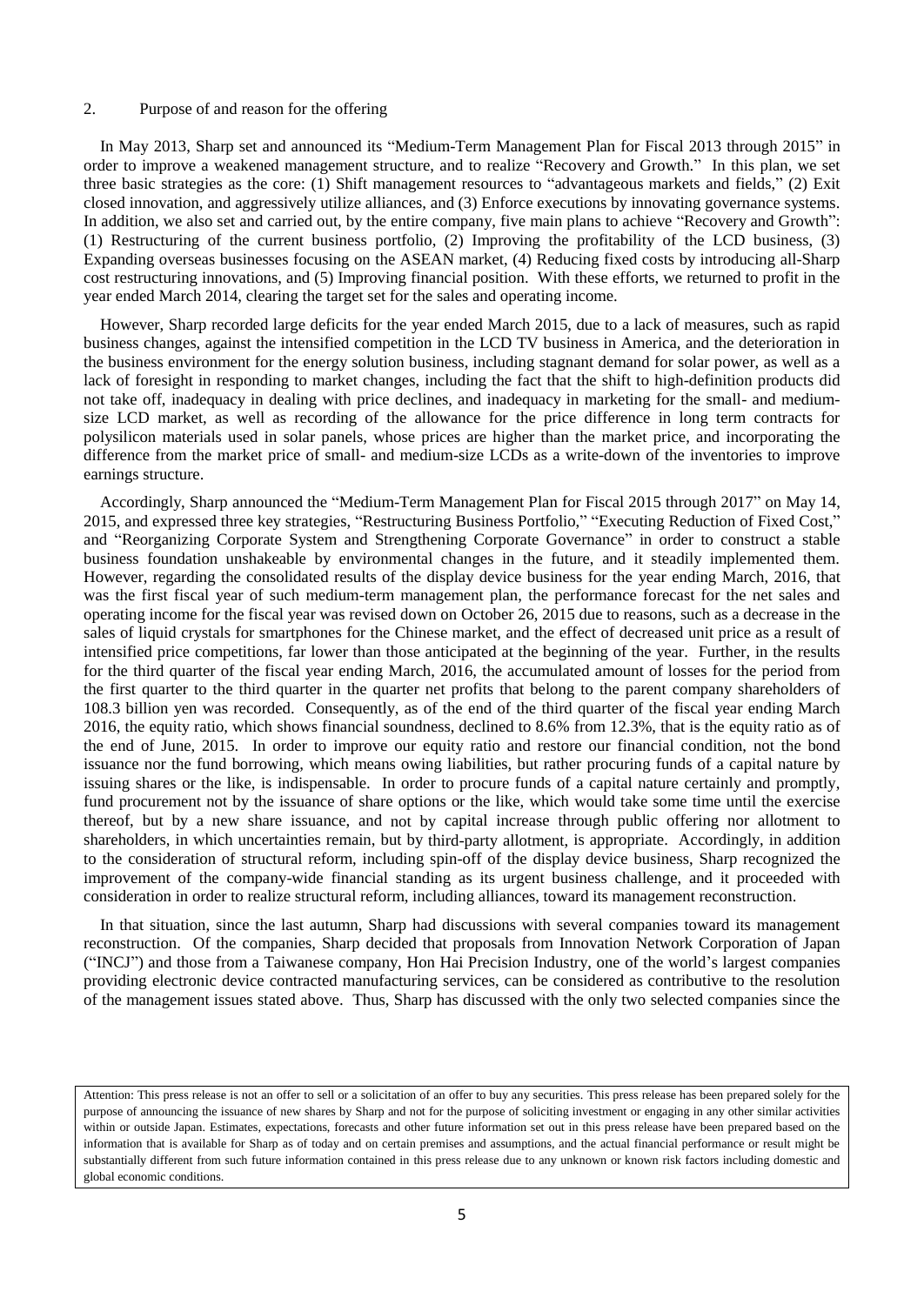beginning of this year.

Sharp received a proposal from INCJ to the effect that, after the company split of our display business, they would inject capital of 300 billion yen into Sharp, and would integrate the display business into Japan Display Inc. On the other hand, from Hon Hai Precision Industry, Sharp received a proposal that they would invest in and provide funds to Sharp's business, which includes the display business, for the business expansion, and that their group companies would like to subscribe for Sharp's common shares for the purposes, such as to provide funds to contribute to strengthen Sharp's financial foundation.

Sharp sincerely considered both of the proposals, from the viewpoint of (i) whether they sufficiently grasped Sharp's "advantages," including the variety of product lines based on our "gene of creativity," which means creating new products that do not exist in the world, and the wide range of our technologies, and (ii) whether the necessary and sufficient financial and capital support and business alliance effect can be obtained, in order to realize Sharp's business policy, that is, to provide new products and services which realize the "new connections between people and house appliances" in developing fields, such as robotics and the Internet of Things (the "IoT") by integrating these technologies. Further, Sharp carefully conducted consideration so that Sharp could make the best decision for Sharp, as well as Sharp's stakeholders, by comprehensively evaluating both proposals, considering the viewpoints of what kind of effect the two proposals would have on Sharp's shareholders, employees, financial institutions, and clients if the proposals were implemented, and whether both proposals could be considered to contribute to the benefit of our various type of stakeholders.

As a result of our consideration from the viewpoints stated above, we decided at the Board Meeting on March 30, 2016, that it would be best for all of Sharp's stakeholders to perform the Capital Increase Through Third-Party Allotment to the Planned Allottees, for the following reasons:

- (i) The total amount of contribution by the Planned Allottees will be 388.8 billion yen. We decided that, as stated in "3.(2) Intended use of funds procured" below, the contribution will strengthen the competitiveness of our display device business, and will enable us to provide sufficient funding and capital that can cover the necessary investments for our growth, so that Sharp's business activities can develop integrally, and will also significantly contribute to the improvement of Sharp's financial standings, including increasing its working capital;
- (ii) We considered that the Planned Allottees have a mutually-complementary relationship with Sharp in the LCD business. The competitiveness of Sharp's business is expected to be stronger through the collaboration in that business. Further, also in other business activities, the productivity and cost competitiveness of Sharp are expected to be improved by utilizing their manufacturing technique as the world's top-class EMS. In this way, the synergy effect in terms of the business is considered to be large;
- (iii) The Planned Allottees presented their sufficient understanding of the value of Sharp's brand, existing employees, and comprehensive product lines, and of the merits of preserving the ecosystem surrounding Sharp's business. Among other things, strong commitments, including the following, were obtained regarding the management of Sharp after the implementation of the Capital Increase Through Third-Party Allotment:
	- (i) Operational independence

maintaining and respecting the independence of Sharp's and its subsidiaries' management and operation;

(ii) Maintenance of unity

maintaining the unified operation of Sharp's and its subsidiaries' business activities;

(iii) Maintenance of employment

committing themselves to the principle of retaining existing employees, and respecting Sharp's autonomous decisions regarding the optimization of the structure;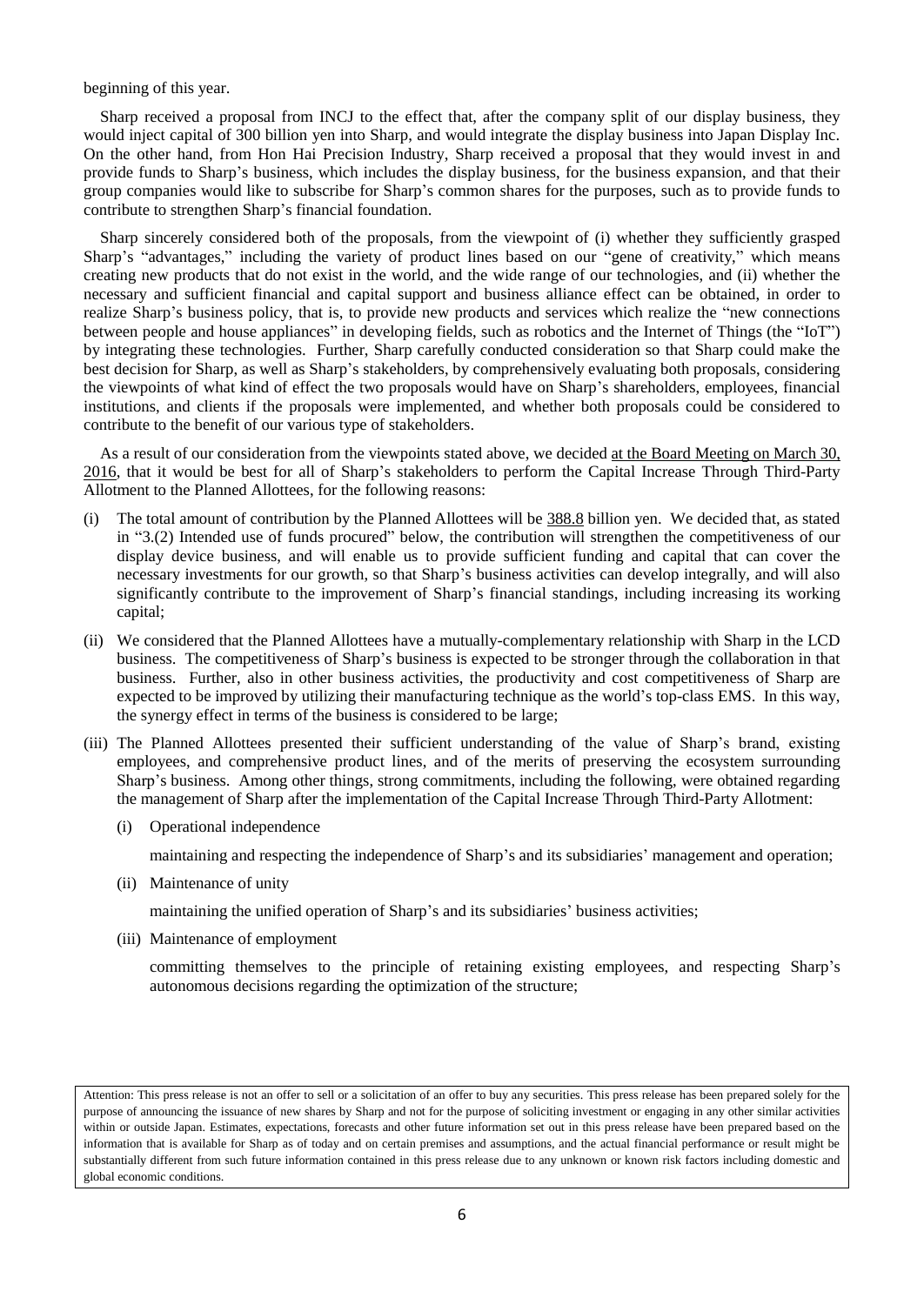(iv) Importance of Sharp brand

continuously using the "Sharp" brand in such a manner as maintains and improves the value of the "Sharp" brand based on their mutual understanding regarding the efforts to improve the brand value, including liabilities for customer services and supplied products; and

(v) Maintenance of Sharp technology

maintaining Sharp's research and development and manufacturing functions in Japan, and mutually cooperating to prevent leakage of Sharp's core technology.

- (iv) Sharp already had had business deals with the Planned Allottees through the ODM of such products as liquid crystal TV, mobile phone, and smart phones, for a long time. In addition, Sharp and Hon Hai Precision Industry have jointly operated Sakai Display Products Corporation, a large-size liquid crystal panel manufacturer, since August, 2012. Sakai Display Products Corporation achieved a surplus for three successive years from the term ending December, 2013 by such means as realizing a stable supply of liquid crystal panels manufactured by Sakai Display Products Corporation to the company's clients, which are liquid crystal TV-set manufacturers. In this way, a relationship of trust has been built between Sharp and Hon Hai Precision Industry as joint operation partners.
- (v) In order to increase the certainty of the execution of the Capital Increase Through Third-Party Allotment, the Planned Allottees plan to agree in the share subscription agreement to conclude that the Planned Allottees shall provide a deposit of 100 billion yen, and if the Planned Allottees fail to perform their obligation to pay the subscription amount, or in other similar cases, Sharp may confiscate the deposit as liquidated damages.

Regarding (iii) above, the following obligations of the Planned Allottees are planned to be provided in the share subscription agreement to be concluded:

- to respect and maintain, to the fullest extent permissible under the applicable laws and regulations and stock exchange regulations, Sharp's operational independence (including the handling of its brand, technologies, customers, suppliers, employees, and other matters relating to the operation of Sharp's and its subsidiaries' business) in accordance with the provisions of the share subscription agreement (the outlines thereof are listed below);
- for the above purpose, to continue the good faith discussion with Sharp with respect to the concrete governing structure, procedures, and policies employed by Sharp and its subsidiaries;
- during the two-year period following the conclusion of the share subscription agreement, not to transfer any of Sharp's shares to any third party without prior written consent from Sharp (when transferring the Class C Shares to any subsidiary or affiliate of the Planned Allottee or the Planned Allottee's or its affiliates' employees, Sharp shall not unreasonably reject or withhold its approval on such transfer);
- not to additionally acquire Sharp's shares, which may lead to the delisting of Sharp's shares or to the movement of Sharp's shares from the 1st section of the Tokyo Stock Exchange, and not to cause the Planned Allottees' group companies and joint holders to additionally acquire Sharp's shares;
- to maintain the unity of Sharp's and its subsidiaries' business (however, excluding the structural reform of Energy Solution business conforming to Sharp's past practice; and/or restructuring or disposal of business unity conforming to Sharp shareholders' best interest; Sharp will use its best efforts to improve the profitability of its Energy Solution business, including but not limited to seeking strategic partnerships or joint ventures with appropriate third parties);
- in the case where Sharp desires a business or capital alliance with third parties, to provide Sharp with

Attention: This press release is not an offer to sell or a solicitation of an offer to buy any securities. This press release has been prepared solely for the purpose of announcing the issuance of new shares by Sharp and not for the purpose of soliciting investment or engaging in any other similar activities within or outside Japan. Estimates, expectations, forecasts and other future information set out in this press release have been prepared based on the information that is available for Sharp as of today and on certain premises and assumptions, and the actual financial performance or result might be substantially different from such future information contained in this press release due to any unknown or known risk factors including domestic and global economic conditions.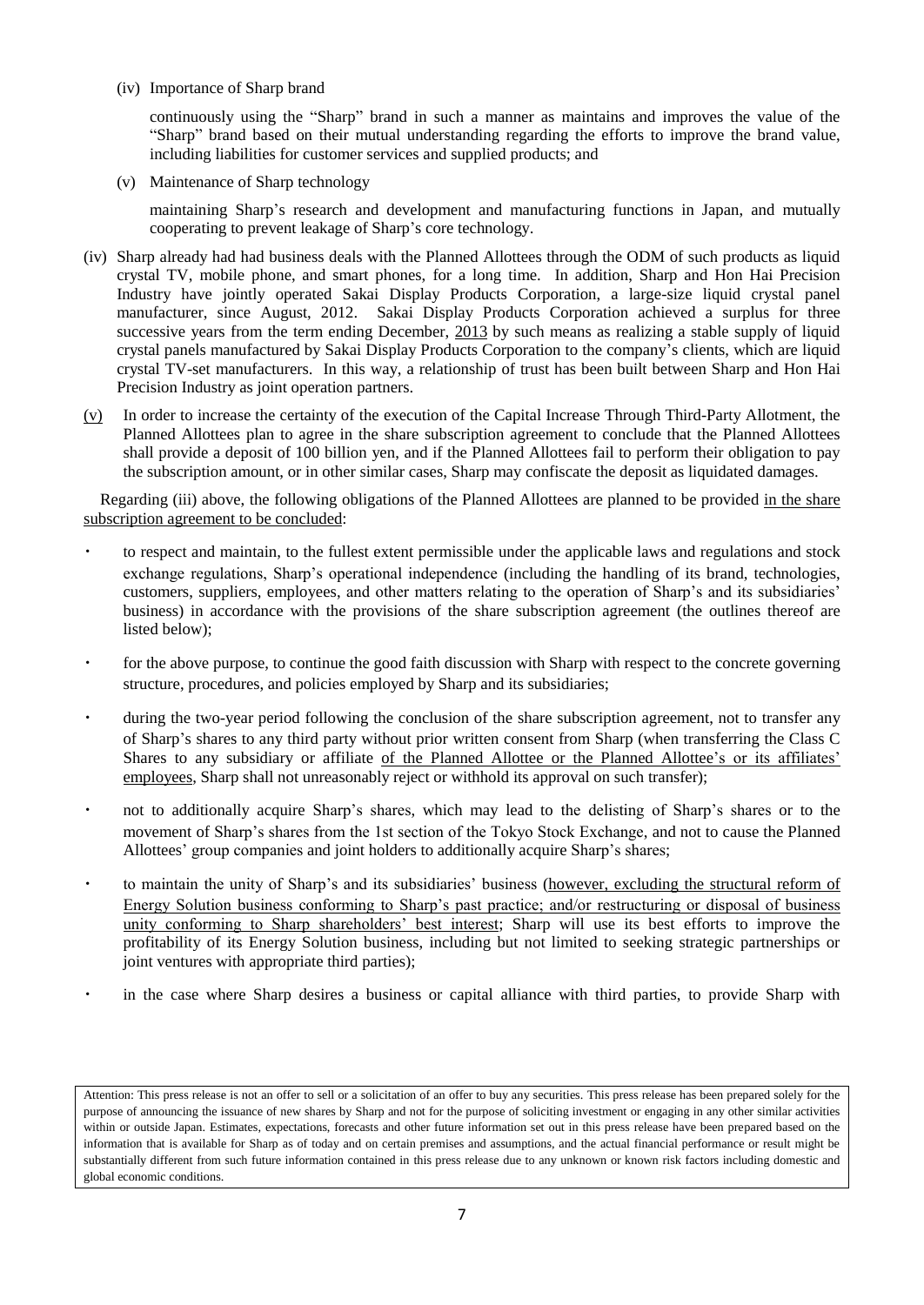necessary and adequate supports;

- except for the regular retirements and regular rotations and pay raises, to commit to the principle of retaining existing employees, and maintaining employment conditions of Sharp and its subsidiaries and to implement plans to retain existing employees by way of, including, giving Sharp's management team full autonomy to optimize Sharp's employment needs and organizational structure;
- to fully recognize the importance of the "Sharp" brand as a management resource, in order for Sharp to succeed in its future business, as well as Sharp's long-term efforts that have been made to maintain and enhance such brand (including the customer service and steady product assurance) and based on such recognition, to maintain and utilize the "Sharp" brand in the manner that maintains or further enhances the value of the "Sharp" brand; and
- to cooperate with Sharp in maintaining Sharp's high technology (including the functions of Sharp's R&D facilities and factories for production of high tech products in Japan) within Japan, and shall procure a method which effectively prevents the leakage of such technology to outside of Japan.

Sharp considers that the Capital Increase Through Third-Party Allotment would lead to the improvement of its financial condition, such that its equity ratio is expected to improve. This will enable Sharp to allot the funds to the growth investment, which had to be suppressed due to the present financial condition, and to prepare to surely implement the structural reform that is under consideration, and thus, a sure management foundation for achieving the performance goal for the last fiscal year of the Medium-Term Management Plan for Fiscal 2015 through 2017 will be developed. For more information regarding the usage of the funds, please refer to "3.(2) Intended use of funds procured" below.

Sharp plans to agree in the share subscription agreement to be concluded that, in the event where the share subscription agreement is terminated due to a cause attributable to Sharp, or the Capital Increase Through Third-Party Allotment is not implemented by October 5, 2016, not due to a cause attributable to the Planned Allottees, then, for three months after the occurrence of such event, (x) Sharp will grant to Hon Hai Precision Industry or its designated third party, an option right to purchase Sharp's whole display business at its fair market value by way of a demerger, business transfer, or otherwise, and (y) if Hon Hai Precision Industry or its designated third party exercises the option right, Sharp will cooperate with Hon Hai Precision Industry or such designated third party to implement the acquisition of the display business, including obtaining approval of the general meeting of shareholders and consent from any third party.

Of the Planned Allottees, Foxconn FE is a wholly-owned company of Hon Hai Precision Industry, Foxconn Technology is a wholly-owned company of Q-Run Holdings Limited in which Hon Hai Precision Industry indirectly holds 29.59% of the equity interests, and SIO is a company substantially controlled by Mr. Terry Gou, the Chairman of Hon Hai Precision Industry. However, Foxconn Technology and SIO are not subsidiaries or the like of Hon Hai Precision Industry, and Hon Hai Precision Industry does not fall under the definition of a Special Subscriber.

Regarding Sharp's directors, Sharp plans to agree, in the share subscription agreement planned to be concluded, in the case where the directors have been nominated by the Planned Allottees, in writing, by April 15, 2016, or the date separately agreed by the parties, to use its best efforts to obtain approval and a resolution of the general meeting of shareholders and of the general meetings of class shareholders necessary for electing, pursuant to said nomination by the Planned Allottees, 6 directors or less out of 9 directors, or directors of two-thirds or less of the total number of directors, so that such nomination becomes effective immediately after the Capital Increase Through Third-Party Allotment.

The number of shares to be allotted to the Planned Allottees by the Capital Increase Through Third-Party Allotment is 3,293,314,333 shares (breakdown: common shares: 3,281,950,697 shares; Class C Shares: 11,363,636 shares). The number of voting rights to be allotted to the Planned Allottees by the Capital Increase Through Third-

Attention: This press release is not an offer to sell or a solicitation of an offer to buy any securities. This press release has been prepared solely for the purpose of announcing the issuance of new shares by Sharp and not for the purpose of soliciting investment or engaging in any other similar activities within or outside Japan. Estimates, expectations, forecasts and other future information set out in this press release have been prepared based on the information that is available for Sharp as of today and on certain premises and assumptions, and the actual financial performance or result might be substantially different from such future information contained in this press release due to any unknown or known risk factors including domestic and global economic conditions.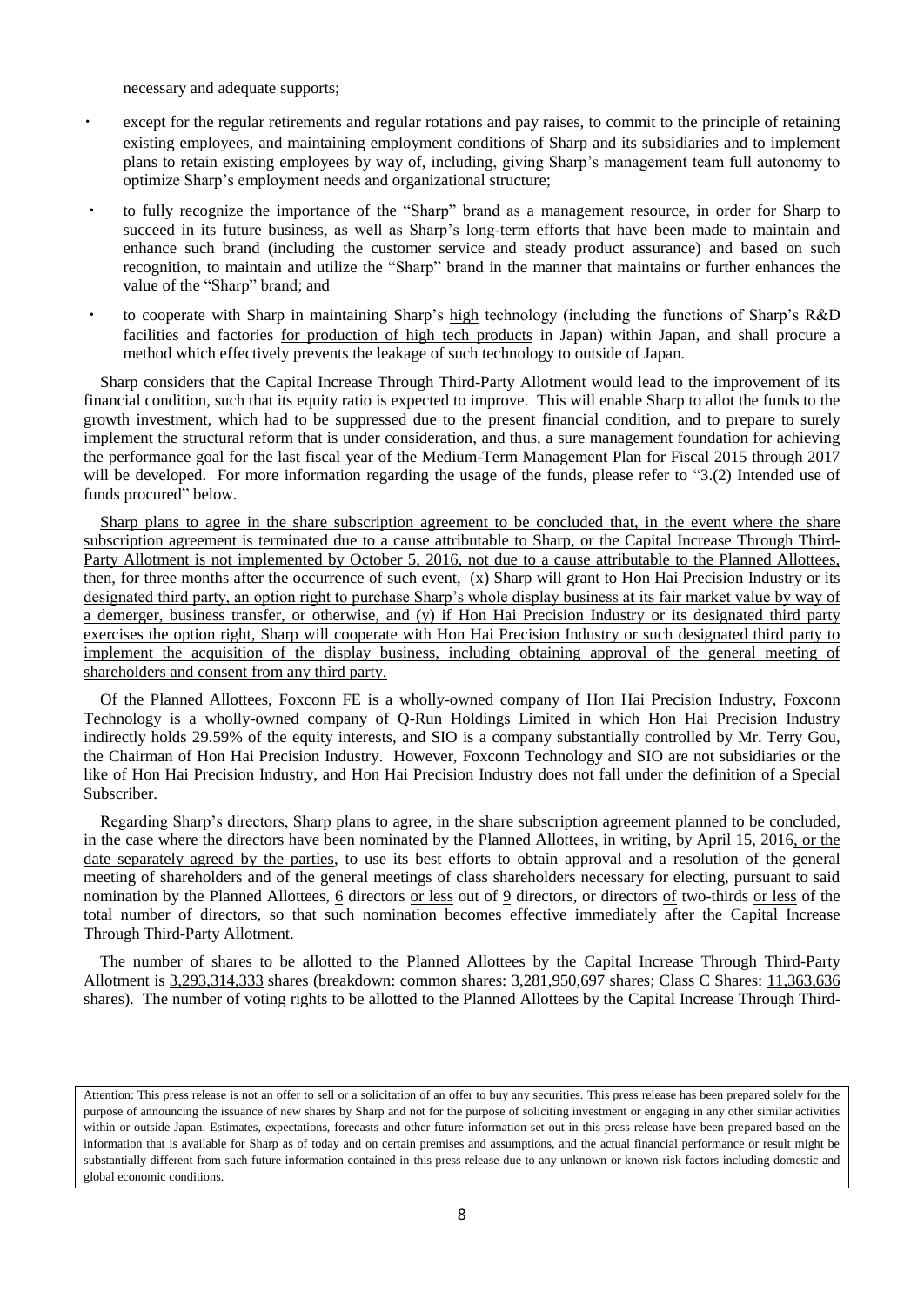Party Allotment is 3,281,950. The ratio, as against the total number of issued shares of Sharp as of September 30, 2015, that is 1,701,439,887 shares, will be 193.56% (the ratio against the total number of the voting rights, that is 1,685,204, will be 194.75%).

The Class C Shares contain a call option the consideration for which is common shares which may be exercised on or after July 1, 2017, and when such call option has been exercised, notwithstanding the stock price as of the time of acquisition, 1,136,363,600 common shares will be delivered, and their number of voting rights will be 1,136,363 voting rights. On the assumption that such call option was exercised as of now, the number of common shares calculated by adding up the number of common shares delivered by such call option and the number of common shares issued by the Capital Increase Through Third-Party Allotment will be 4,418,314,297 shares; the number of voting rights will be 4,418,314 voting rights; the ratio, as against the total number of Sharp's issued shares as of September 30, 2015, that is 1,701,439,887 shares, will be 259.68% (the ratio against the total number of voting rights, that is 1,685,204 voting rights, will be 262.18%); and by the Capital Increase Through Third-Party Allotment, a large dilution will occur.

In addition to the point that, for the improvement of our equity ratio and in order to restore our financial condition, not the bond issuance nor the fund borrowing, which means owing liabilities, but procuring funds of a capital nature by issuing shares or the like, is indispensable, and in order to procure funds of a capital nature certainly and promptly, fund procurement by means of new share issuance and not by means of the issuance of share options or the like, which would take some time until the exercise thereof, and by means of third-party allotment and not capital increase through public offering nor allotment to shareholders, in which uncertainties remain, is appropriate, also in view of the special characteristics of this matter, that is a management reconstruction accompanied by a business restructuring, we consider that a Capital Increase Through Third-Party Allotment is the very method that conforms to such special characteristics. We also believe that the Capital Increase Through Third-Party Allotment can contribute to the improvement of Sharp's future profitability, because, by allotting the funds procured through the Capital Increase Through Third-Party Allotment to the usages stated in "3.(2) Intended use of funds procured" below, favorable outcomes are expected to occur, such that the profit rate will improve through such means as expanding future sales and strengthening cost competitiveness, and that our financial and business foundation will be enhanced, which can endure rapid economic changes and other similar structural changes. Furthermore, as mentioned above, by establishing a strong business tie with the Hon Hai Precision Industry group, one of the Planned Allottees, and by making our business foundation more stable, we consider that the Capital Increase Through Third-Party Allotment can eventually contribute to the enhancement of Sharp's corporate value and shareholder value. Therefore, the Capital Increase Through Third-Party Allotment can also bring sufficient profits to the existing shareholders. Thus, we decided to procure funds by the Capital Increase Through Third-Party Allotment.

- 3. Amounts, use, and timing of use as intended of funds procured
	- (1) Amounts of funds procured

|                                  | Common shares       | Class C Shares     |
|----------------------------------|---------------------|--------------------|
| (i) Total amount to be paid in   | 288,811,661,336 yen | 99,999,996,800 yen |
| (ii) Estimated issuance expenses | 4,284,315,495 yen   |                    |
| (iii) Estimated retained balance | 284,527,345,841 yen | 99,999,996,800 yen |

(Note) 1 "Estimated issuance expenses" do not include consumption tax and the like.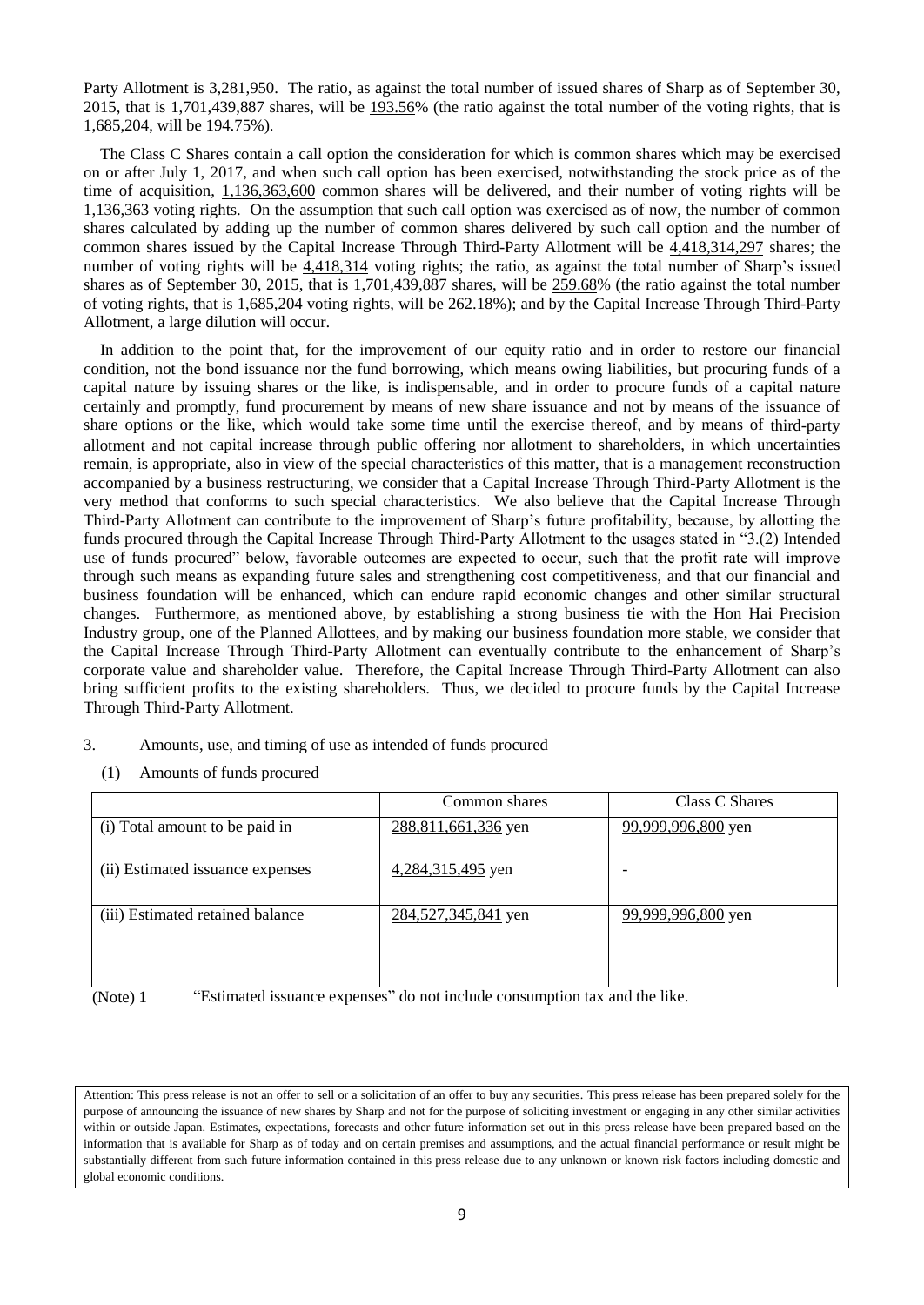2 The breakdown of "Estimated issuance expenses" is registration costs (about 1,362 million yen), lawyers' and financial advisers' fees (about 2,651 million yen), and others (about 271 million yen). The estimated issuance expenses are a total of various expenses regarding common shares and Class C Shares.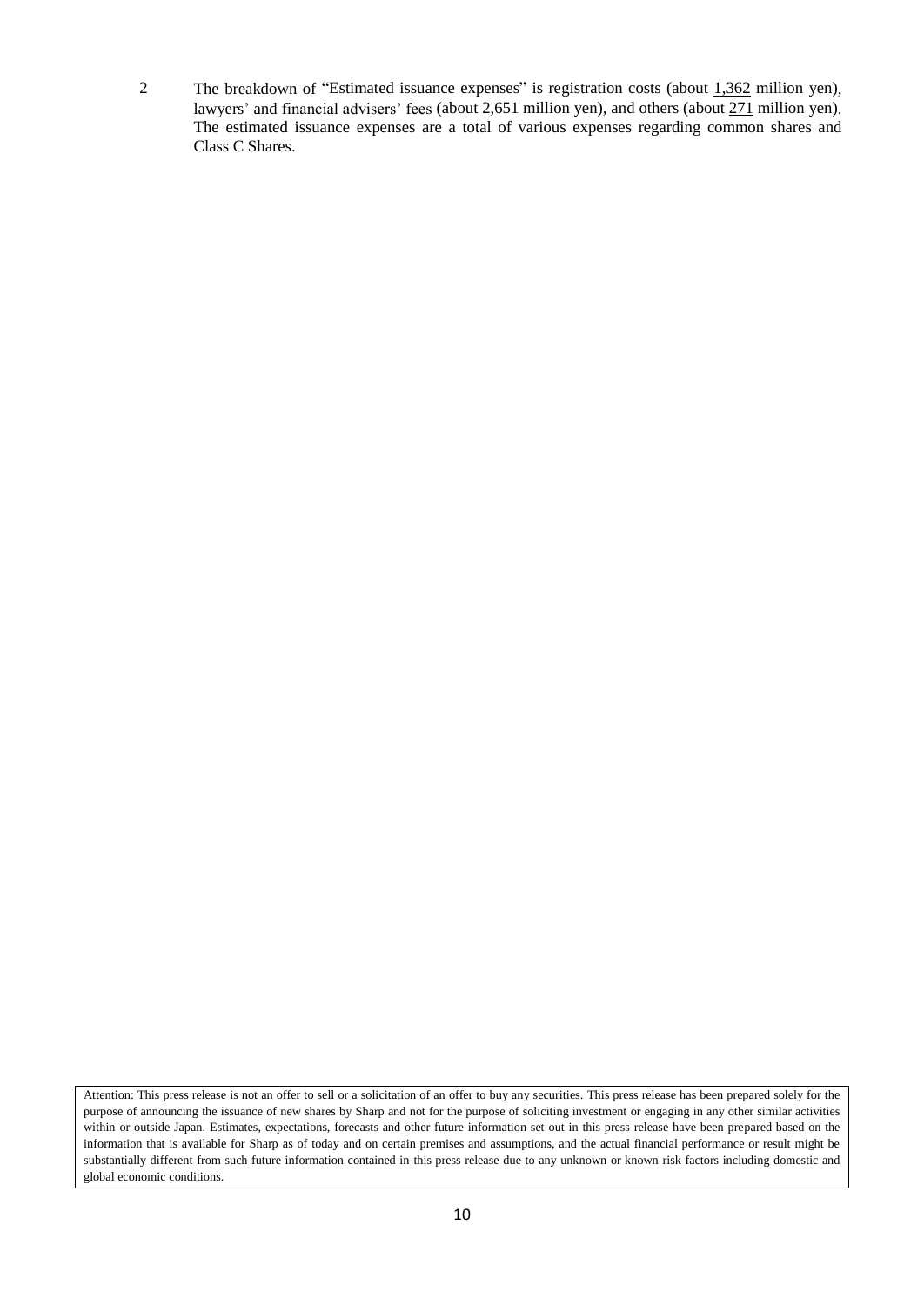# (2) Intended use of funds procured

The intended use of the above estimated retained balance of 384,527,342,641 yen (breakdown: 284,527,345,841 yen for common shares and 99,999,996,800 yen for Class C Shares) is planned as follows. Regarding the use of funds to be acquired by the Capital Increase Through Third-Party Allotment, Sharp will reduce the investment amount, shorten the investment period, and the like from those resolved on February 25; however, there will be no amendments to Sharp's investment plan itself.

Until the funds are applied to the following use, they are planned to be kept as a bank deposit and the like.

|       | Intended Use of Proceeds                                                                                                                                                                                                                                                                            | Amount (JPY<br>million) | Timing of use as<br>intended          |
|-------|-----------------------------------------------------------------------------------------------------------------------------------------------------------------------------------------------------------------------------------------------------------------------------------------------------|-------------------------|---------------------------------------|
| (i)   | Upgrading technology and commencement of mass<br>production for the commercialization of OLED<br>business                                                                                                                                                                                           | 200,000                 | July 2016 through<br>June 2019        |
| (ii)  | Investment in regard to Display Devices Company for<br>higher definition, improvement of yield rate, R&D of<br>next-era technology, increase in production volume,<br>and rationalization targeted mainly at medium-sized<br>products                                                               | 60,000                  | July 2016 through<br>September 2018   |
| (iii) | Investment in regard to Consumer Electronics<br>Company for R&D, dies, and molds to realize a<br>transformation of business model for IoT business<br>expansion, for R&D, dies, and molds to expand the<br>business in emerging countries, for increase in<br>production volume and rationalization | 40,000                  | July 2016 through<br>September 2018   |
| (iv)  | Investment in regard to Energy Solutions Company for<br>R&D and expansion of sales distribution to realize a<br>transformation from existing business to solution<br>business                                                                                                                       | 8,000                   | July 2016 through<br>September 2018   |
| (v)   | Investment in regard to Electronic Components and<br>Devices Company used for R&D, expansion of sales<br>distribution, increase in production volume, and<br>rationalization targeted for growing businesses<br>including automotive, industrials, and IoT                                          | 10,000                  | July 2016 through<br>September 2018   |
| (vi)  | Investment in regard to Business Solutions Company<br>used for expansion of sales distribution of existing<br>MFP business, R&D for growing business such as<br>robotics or solution business, increase in production<br>volume, and rationalization                                                | 40,000                  | July 2016 through<br>September 2018   |
| (vii) | Advertising investment and other related expenses for<br>brand value enhancement for targeted areas such as<br>Japan, Asia, and China, and investment and other<br>related expenses for element technology development                                                                              | 26,527                  | July 2016 through<br><b>June 2019</b> |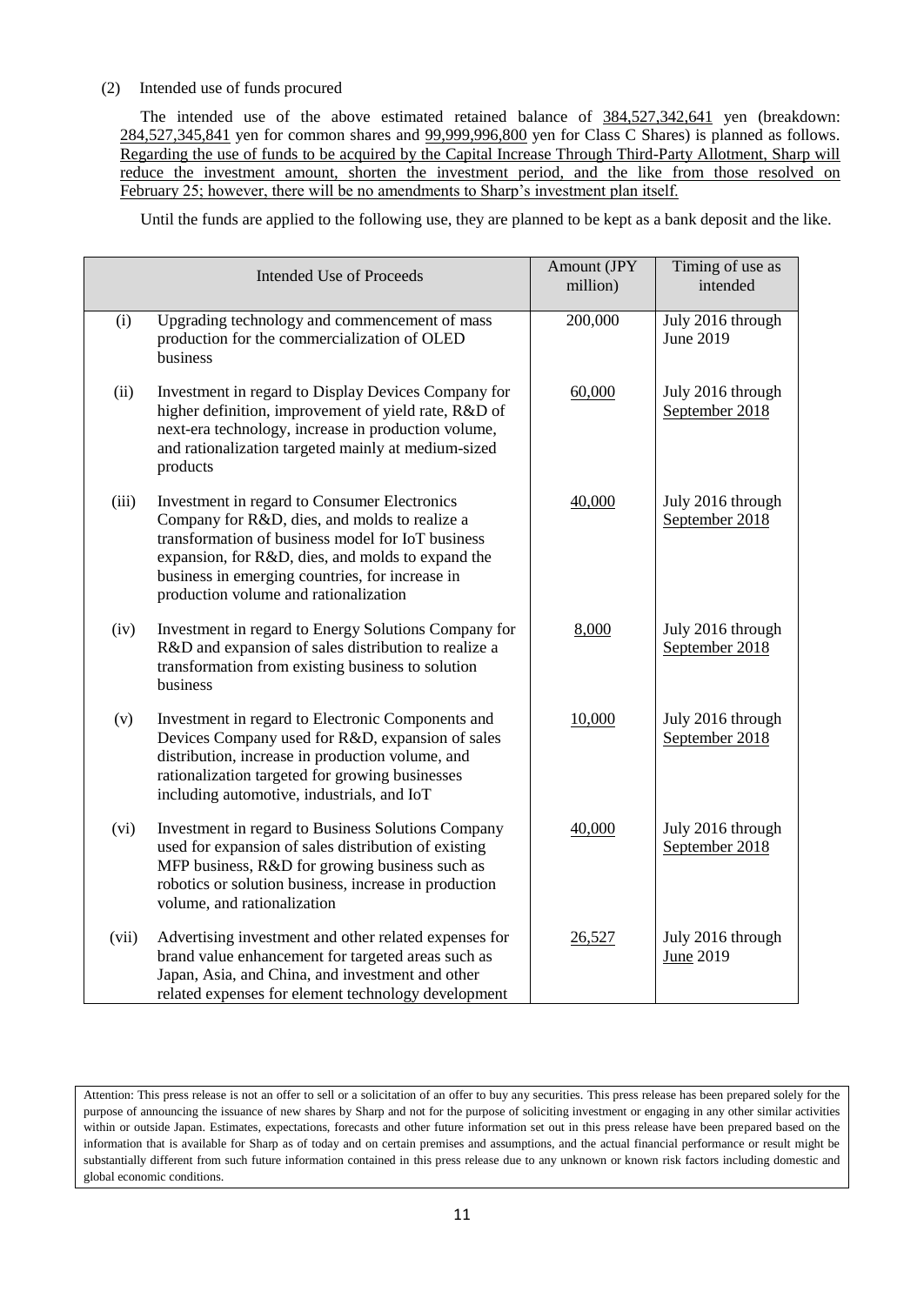| Intended Use of Proceeds             | Amount (JPY)<br>million) | Timing of use as<br>intended |
|--------------------------------------|--------------------------|------------------------------|
| and fundamental R&D for new business |                          |                              |

As written in "2. Purpose of and reason for the offering" above, we were compelled to reduce the growth investment. Through this third-party allotment, we intend to use the proceeds for capital expenditure to grow each business segment and operating expenses for brand value enhancement and new business development.

The items listed from (i) to (vi) above are capital expenditures to grow each business segment for  $358,000$  million yen. The item listed in (vii) above is operating expense for brand value enhancement and new business development for 26,527 million yen. Compared to the contents disclosed on "Notice regarding the issuance of new shares through third-party allotments, and change of parent company, the largest shareholder who is a major shareholder, and major shareholders," dated February 25, 2016, we have made changes to decrease the amount and period for use of the proceeds for the investment targets of (ii) to (vii) above and to delete the return of corporate bonds as the proceeds will not be used therefor.

Details of use of proceeds are stated as follows.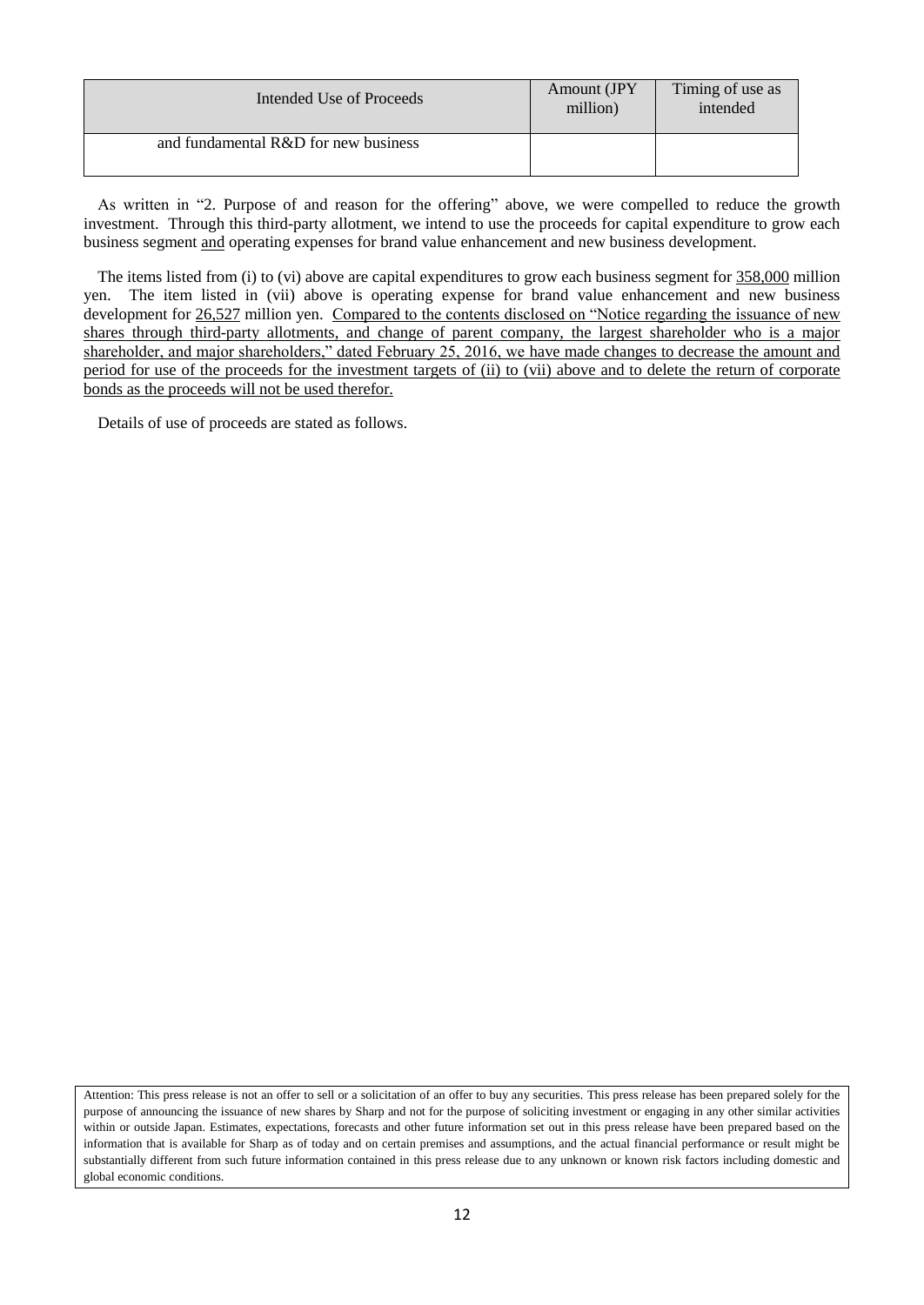- A. Capital expenditure to grow each of Sharp's business segments
- a. Display Devices Company (Display Devices business)

With OLED (Organic Light-Emitting Diode), it is possible to make displays that are thinner, brighter, and offer better color performances compared to backlit liquid crystal displays (LCD); therefore, following LCDs, expansion of OLED display demand is expected for end-markets such as smartphones, automotive displays, and advanced displays for flat-screen TVs. Our competitors have already initiated a mass production of OLED display products for mobile phones, and the market share of OLED display within display products is expected to expand through substituting LCD products. In particular, OLED display market size is expected to become  $$43.9$  billion<sup>1</sup> by 2020 (CAGR from 2014 is 16%).

1 MarketsANDMarkets report "OLED Market by Display Application (Type - AMOLED & PMOLED, Panel-Size - Small, Medium & Large, Product - Smartphones & Others, Geography), Lighting Application (Type - Traditional & Flexible, End-User, Geography), & Geography - Global Forecast to 2020" (April 2015)

In the meanwhile, major smartphone manufacturers have a plan to introduce products using OLED displays, instead of LCDs, which are currently mainly used, by 2018, and we expect that the trend will transform existing display markets. We have developed the original technology called "IGZO," which is already utilized in LCD products, and LTPS (Low Temperature Poly Silicon) technology, which is useful for high-definition displays. In the small-sized display market for mobile phones, we plan to utilize both IGZO technology and LTPS technology to overcome difficulties that existing OLED display products are facing, which are to produce products with low power consumption with low cost. In the medium/large-sized display market, we expect that the OLED display market will expand further, because OLED displays with IGZO technology consume less power and perform better compared with LCDs with amorphous silicon. Through fully utilizing the LCD technology which we have cultivated for a long time, we aim to become one of the major global OLED display suppliers.

The OLED display market is expected to have rapid expansion, and it will coexist for a long time going forward with LCD products, where we have a competitive advantage. In the future, we expect flexible OLED display products with rounding and folding capability (as if it were paper) will be popular for high-end smartphones and tablets, while LCDs are going to be continuously used in low- to middle-end mobile phone markets.

Through utilizing the investments for "Upgrading technology and commencement of mass production for the commercialization of OLED business," as mentioned in (i) above, we will conduct R&D and obtain mass production facilities required for the launch of trial production lines of organic EL displays before mid-2017. In doing so, we aim to establish mass production capabilities and plan to initiate mass production at the beginning of 2018. Although the investment amounts and production capabilities will depend on the plans to be made, they are expected to be as follows, in detail.

We plan to establish R&D lines, pilot lines, and mass production lines in the Kameyama plant to realize the mass production of OLED display products. In these lines, we aim to produce not only existing OLED display products, which are already under mass production by our competitors, but also flexible OLED display products. The investment amount for each type of line is 28 billion yen, 48 billion yen, and 124 billion yen, respectively. We plan to invest 5 billion yen in 2016, 75 billion yen in 2017, 100 billion yen in 2018, and 20 billion yen in 2019. Through utilizing the investments mentioned above, we plan to target monthly production equivalent to approximately 10 million units of 5.5" inch panels (68.5 millimeters x 121.5 millimeters) by 2019. As a result, we intend to annually produce OLED displays for smartphones in volume equivalent to approximately 90 million units of 5.5" inch panels and target 260 billion yen of annual production from OLED display products.

The R&D lines will be established in the aim of examining and improving the production methods and equipment of products which are still in their development phase. By providing feedback as necessary while R&D for

Attention: This press release is not an offer to sell or a solicitation of an offer to buy any securities. This press release has been prepared solely for the purpose of announcing the issuance of new shares by Sharp and not for the purpose of soliciting investment or engaging in any other similar activities within or outside Japan. Estimates, expectations, forecasts and other future information set out in this press release have been prepared based on the information that is available for Sharp as of today and on certain premises and assumptions, and the actual financial performance or result might be substantially different from such future information contained in this press release due to any unknown or known risk factors including domestic and global economic conditions.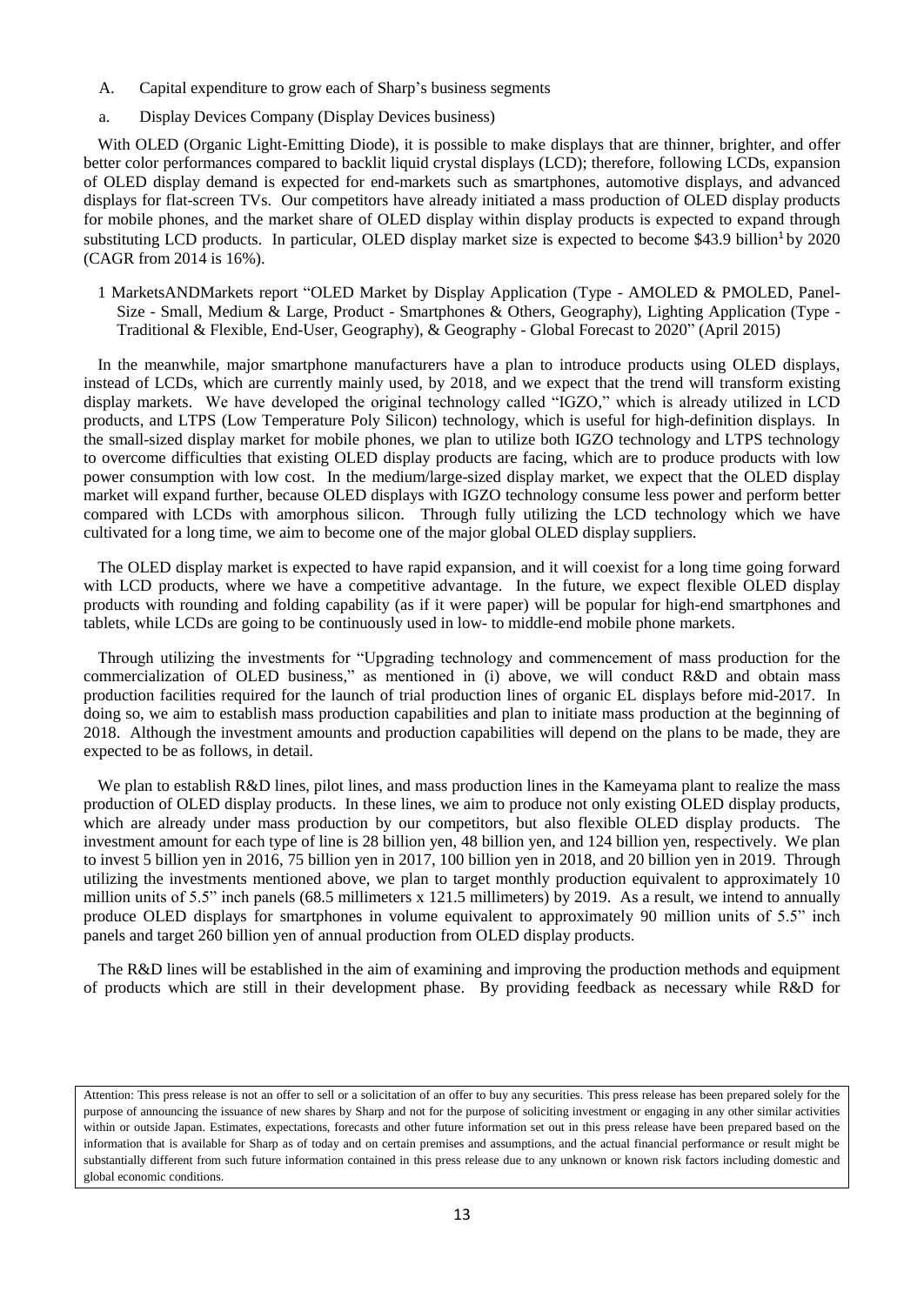production methods is still conducted, we plan to develop better products and appropriate production methods. In the R&D lines, by utilizing the 4.5th generation glass substrate (730 millimeters x 920 millimeters) produced by FMM (Fine Metal Mask: Metal mask which aligns organic thin film into a single pattern as thin film through evaporation) and FHM (Fine Hybrid Mask: Mask made from the blended material of metal and plastic film which aligns organic thin film into a single pattern as thin film through evaporation) vapor deposition technology, we plan to target monthly production equivalent to approximately 0.65 million units of 5.5" inch panels. In particular, we are going to spend 20 billion yen on production equipment such as polyimide substrate production equipment, mask vapor deposition equipment, organic thin film vapor deposition equipment, and capsulation equipment, as well as inspection and cleaning equipment for each process, and 8 billion yen on the introduction of clean rooms where production equipment is placed, targeting to establish the R&D lines by the first half of 2017, and to initiate actual production by the second half of 2017.

The pilot lines will be established in the aim of accumulation of production know-how for full-scale mass production and development of production technology such as yield ratio improvement. The pilot lines will also conduct small-scale production and actual shipments to our customer. In the pilot lines, by utilizing the sixthgeneration glass substrate (1,500 millimeters x 1,850 millimeters, half size used) produced with FMM and FHM vapor deposition technology, we plan to target monthly production equivalent to approximately 2.3 million units of 5.5" inch panels. In particular, we are going to spend 36 billion yen on production equipment such as polyimide substrate production equipment, mask vapor deposition equipment, organic thin film vapor deposition equipment, and capsulation equipment, as well as inspection and cleaning equipment for each process, and 12 billion yen on the introduction of clean rooms where production equipment is placed, targeting to establish the pilot lines by the second half of 2017, and to initiate full-fledged production by the first half of 2018.

The mass production lines will be established in the aim of mass production for upcoming full-scale demand surge, together with the pilot lines. In particular, we will establish three lines which are identical to the pilot lines. By applying accumulated production know-how and technology of yield ratio improvements developed in the pilot lines, we target to realize high production efficiency from the initiation phase of production. In the mass production lines, similar to the pilot lines, by utilizing the sixth-generation glass substrate (half size used) produced with FMM and FHM vapor deposition technology, we plan to target monthly production equivalent to approximately 6.9 million units of 5.5" inch panels. In particular, we are going to spend 106 billion yen on production equipment such as polyimide substrate production equipment, mask vapor deposition equipment, organic thin film vapor deposition equipment, and capsulation equipment, as well as inspection and cleaning equipment for each process, and 18 billion yen on the introduction of clean rooms where production equipment is placed, targeting to establish the mass production lines by the second half of 2018, and to initiate actual mass production by the first half of 2019.

In addition, in the LCD business, in the face of worsening demand supply balance and a sales price drop in the smartphone liquid crystal panel market, we are currently shifting our production to medium-sized liquid crystal products for categories such as PCs and tablets, and we plan to stabilize earnings from the LCD business and enhance cost competitiveness.

With regard to (ii) above "Investment in regard to Display Devices Company for higher definition, improvement of yield rate, R&D of next generation technology, increase in production volume, and rationalization targeted mainly at medium-sized products," investments in R&D and CAPEX for the development and increase in production volume of high-definition products and investments in R&D and CAPEX to improve yield rate (decrease in the rate of defected goods) will be the main focus of these medium-sized liquid crystal products.

Specifically, we plan to invest in enhancing color filter process equipment and remodeling other process equipment for increasing the production capacity of medium-sized high-definition liquid crystal products at the Kameyama plant, remodeling sputtering equipment for the introduction of the new process at the Mie plant, and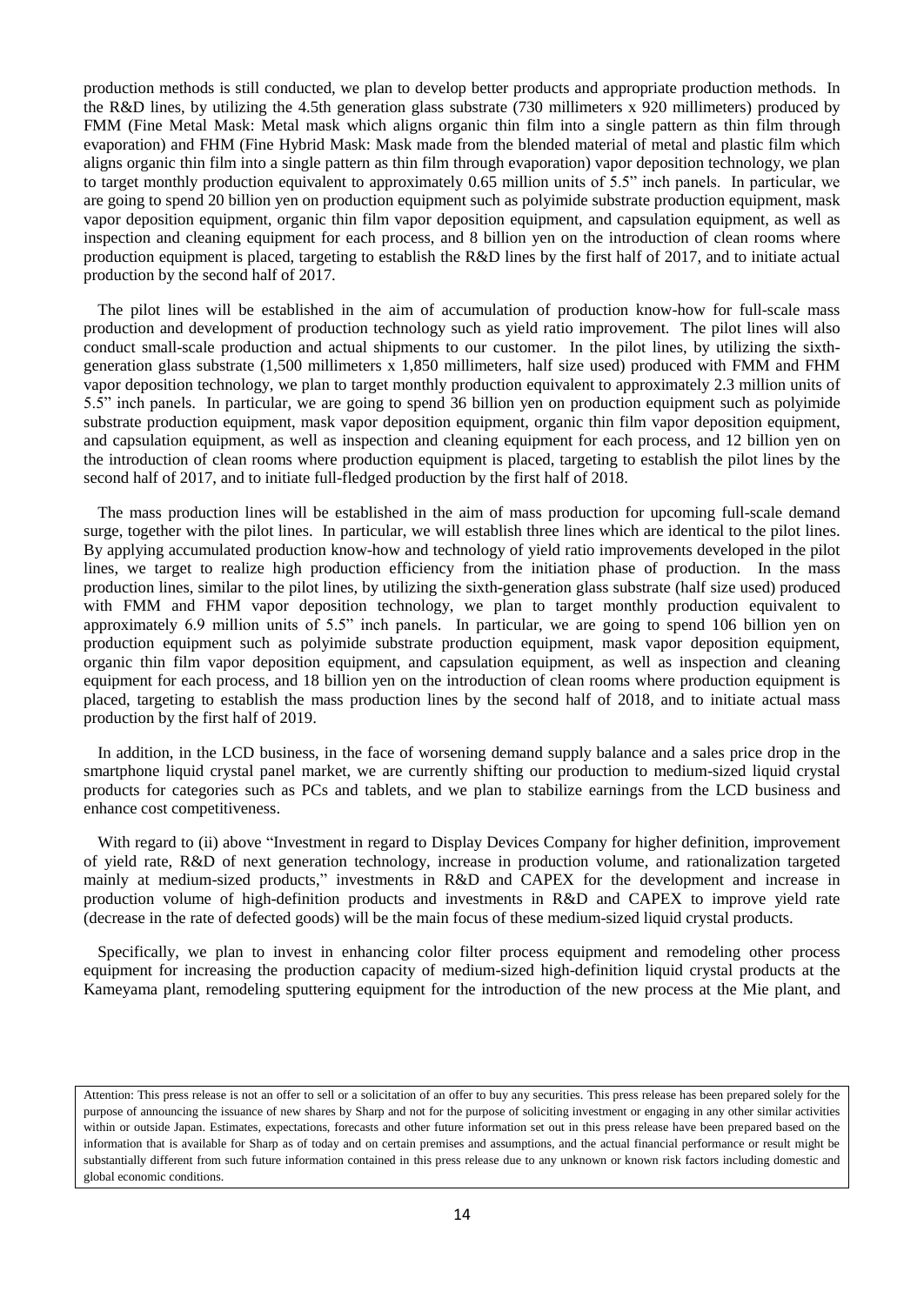enhancing the efficiency of post-process at the plant in China, for which the allotment of 30 billion yen in total is planned. We also have a plan to aggressively invest in the technology development for creating the high valueadded application such as FFD (Free Formed Display) which realizes flexible designing in accordance with display area, the introduction of implementation equipment at the late process stage for the mass production, and photo masks mainly for high-definition models for 30 billion yen in total, including other investments in rationalization and renewal.

The abovementioned growth investments needed to be curved due to our current financial situation; we expect to make these investments without delay upon implementation of the Capital Increase Through Third-Party Allotment. Through these investments, we intend to strengthen product quality and cost competitiveness, and realize a shift to a business portfolio with higher earnings.

## b. Consumer Electronics Company (Consumer Electronics business)

With regard to Consumer Electronics Company, we plan to integrate Digital Information business, which mainly consists of LCD TVs, Communication business, which mainly consists of mobile phones including smartphones, and Health and Environmental business, which mainly consists of products with our own Plasmacluster Ion technology, in order to develop new products and business by utilizing the wide range of our technology. In particular, as a genuine IoT (Internet of Things) era is approaching, the market of IoT products is expected to grow, as it is anticipated that many things will be connected to the Internet and used, offering increased convenience. We target providing, not only hardware, but also cloud services, together, in order to realize "new connections between people and home appliances" with higher added value and convenience.

With regards to (iii) above, we plan to use "Investment in regard to Consumer Electronics Company for R&D, dies, and molds to realize a transformation of business model for IoT business expansion, for R&D, dies, and molds to expand the business in emerging countries, for increase in production volume and rationalization" for investment in the development and making of dies and molds, required for the R&D and production of these IoT products, and investment to enlarge the product line-up for the expansion of the business mainly in emerging countries.

Specifically, in order to change the business to be profitable and stable as a core business of Sharp in the long run, we plan to invest in R&D and dies and molds for new products of communication robots with "AIoT" function, which integrates Artificial Intelligence (AI) and Internet of Things (IoT), liquid crystal TVs, kitchen appliances, and others for 10 billion yen, dies, and molds for the expansion of the localized product line-up of white goods and other products in emerging countries for 10 billion yen, and rationalizing and renewing existing equipment in factories in Japan, China, and other Asian countries to ensure a stable and profitable structure for 20 billion yen.

The abovementioned growth and rationalization investments needed to be curved due to our current financial situation; we expect to make these investments without delay upon implementation of the Capital Increase Through Third-Party Allotment.

### c. Energy Solutions Company (Energy Solutions business)

With regard to Energy Solutions Company, we are currently accelerating efforts for "a shift to a business model that focuses on solutions that match local demand." In Japan, as we are facing a change in the environment, where industrial solar power generation is in a downturn, we are currently undertaking the transformation from solar power panel business to solution business, in order to solve problems surrounding energy usage, by using our technologies. Specifically, in Japan, we plan to propose solutions based on solar energy and storage battery technology, by using products such as HEMS (Home Energy Management System, which is a system enhancing efficiency in power production and consumption at home) and energy-saving home appliances and EcoCute, etc. linked to a cloud network, and plan to aggressively develop EPC (Engineering Procurement and Construction, which is the business receiving orders for design, procurement, and construction of solar power plants altogether),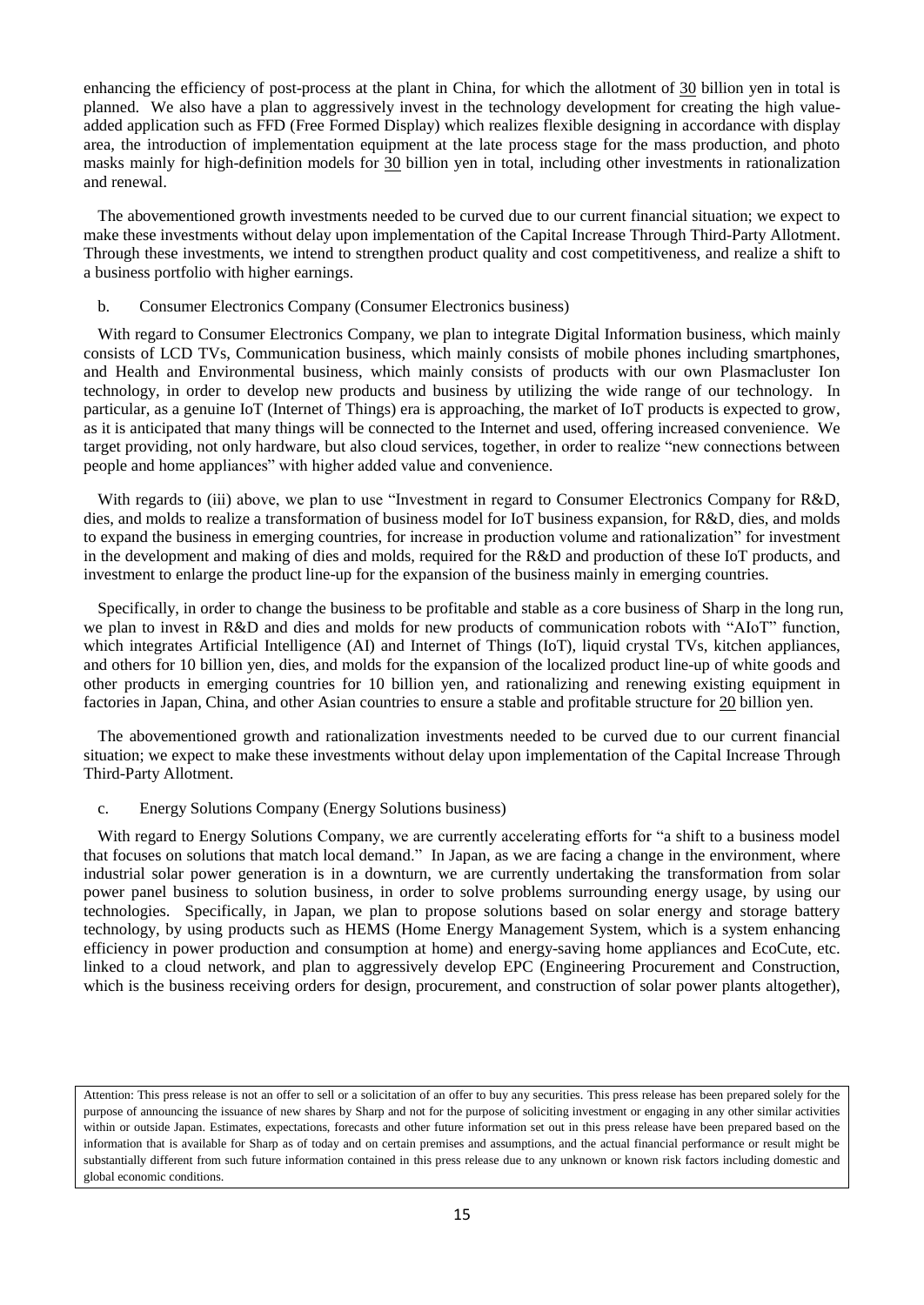and IPP (Independent Power Producer) projects targeted mainly in Fukushima restoration areas. In global markets, we propose energy solutions matched to each country and area. In Asia, we are strengthening the "PV-Diesel Hybrid system," which reduces diesel fuel consumption by integrating a diesel power generator and a solar power system. In the U.S., we are proposing a "Peak Cut System" to utilize battery and power control algorithms, and in Europe, we are strengthening the expansion of a "PV-Thermal system," which enhances the power generation efficiency by utilizing accumulated thermal energy in the back of a solar module with the solar power system.

With regard to (iv) above, we plan to use "Investment in regard to Energy Solutions Company for R&D and expansion of sales distribution to realize a transformation from existing business to solution business" to invest in R&D and marketing activities to strengthen solution business, as previously stated.

Specifically, we plan to invest in IPP projects in Fukushima restoration areas and the like for 4 billion yen, and software for HEMS development to strengthen energy solution business for houses, for 4 billion yen. Through these investments, we will make a change from the existing business focused on PV module sales, to a new business model with energy solution business at the core.

The abovementioned growth investments needed to be curved due to our current financial situation; we expect to make these investments without delay upon implementation of the Capital Increase Through Third-Party Allotment.

d. Electronic Components and Devices Company (Electronic Components and Devices business)

Electronic Components and Devices Company is currently transitioning from its former business model of manufacturing device modules to one which provides solutions based on the production technological knowledge gained from the former business model. For example, having at core our customizing capability, and our original sensing technology cultivated through our experiences in the smartphone camera device business, we are targeting expanding our solutions business, which utilizes our products and technologies to solve challenges in high valueadded and growing markets, such as automotive, industrials, and IoT markets.

"Investment in regard to Electronic Components and Devices Company used for R&D, expansion of sales distribution, increase in production volume, and rationalization targeted for growing businesses including automotive, industrials, and IoT," mentioned in (v) above, will be used as R&D investments, investments to increase sales distribution, and investments to rationalize production facility in order to strengthen this solution business.

Specifically, we plan to invest 6 billion yen towards R&D and dies and molds in order to develop new products in new business fields, such as camera modules for smartphone and automotive use, 2.5 billion yen towards investment in development and dies and molds and expenditure for the introduction of mass production facilities for a group of device products with original specific features such as night-vision color cameras (infrared monitoring cameras that can film in color in dark environments), and 1.5 billion yen towards investment in rationalizing and renewing existing facilities to improve productivity at the Fukuyama and Indonesia plants.

The abovementioned growth and rationalization investments needed to be curved due to our current financial situation; we expect to make these investments without delay upon implementation of the Capital Increase Through Third-Party Allotment.

e. Business Solutions Company (Business Solutions business)

With regard to Business Solutions Company, we are currently strengthening the solution business with MFP (digital multi-functional printer) products and display products as a core for global expansion of the solution business through utilizing our existing products and customer base, as well as effective expansion in investment. Also, as the MFP business is expected to face a maturing market due to a change in business environment, with a shift to paper-less, we are facing a challenge in developing new business where markets are expected to expand,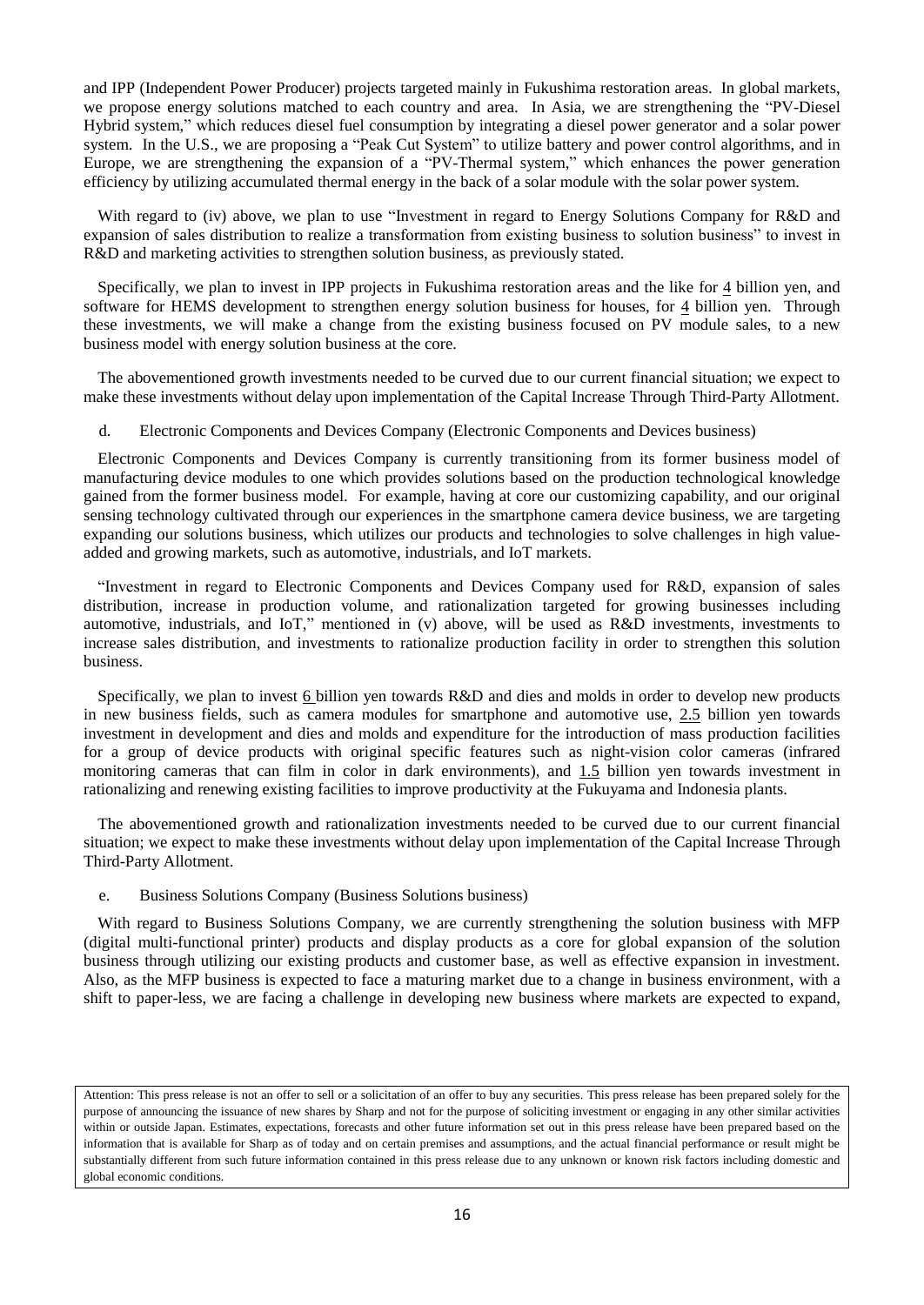such as robotic business, etc.

With regard to (vi) "Investment in regard to Business Solutions Company used for expansion of sales distribution of existing MFP business, R&D for growing business such as robotics or solution business, increase in production volume, and rationalization" above, we plan to invest in R&D and capital expenditure rationalizing manufacturing equipment, in order to solve business challenges which we are facing, as previously stated.

Specifically, 20 billion yen is planned to be spent on investments in expanding MFP sales distribution, in order to expand and stabilize the revenue base in North America and Europe, 8 billion yen is planned to be spent on investments in software and dies and molds to develop new products for the solution business which focuses on robotics and digital signage displays, and 12 billion yen is planned to be spent on investments in rationalizing and renewing facilities for the automation of and reduction in labor force at production lines, to improve productivity in existing plants in both Japan and China.

The abovementioned growth investments needed to be curved due to our current financial situation; we expect to make these investments without delay upon implementation of the Capital Increase Through Third-Party Allotment.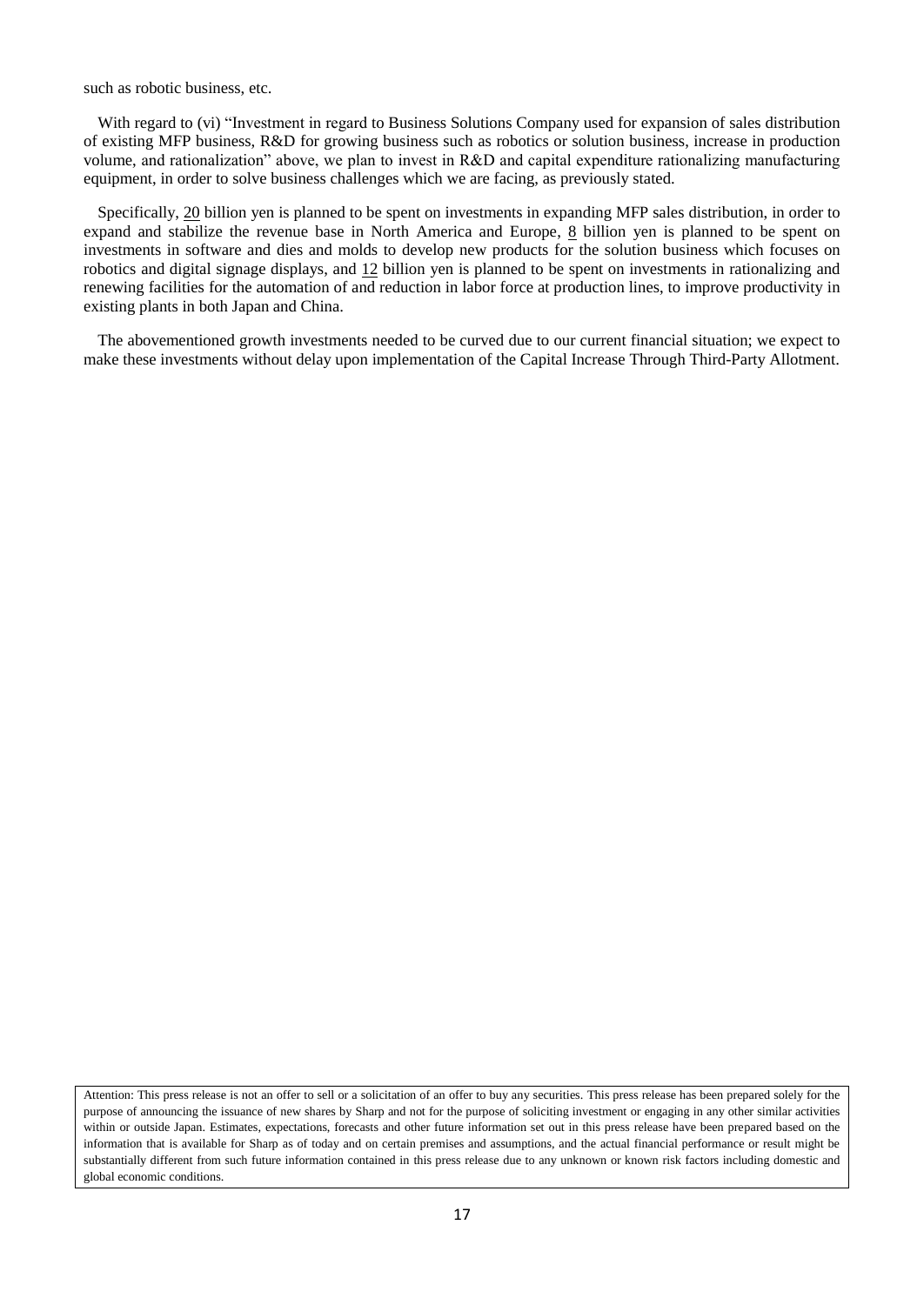B. Advertising investment and other related expenses for brand value enhancement for targeted areas such as Japan, Asia, and China, and investment and other related expenses for element technology development and fundamental R&D for new business

As stated in the Medium-Term Management Plan announced in May 2015, we target to make our company "necessary for society" over the next 10 years and even 100 years, and have proposed our future direction to be "a company that consistently offers new value while standing side-by-side with people," endeavoring to produce creative products and services.

Going forward, we plan the brand value enhancement of Sharp in target areas such as Japan, Asia, and China, through the appeal of new products created by the above initiatives and advertising efforts. In achieving this goal, it is critical to not only remain focused on our existing business, but also focus on fundamental R&D, in order to continuously develop new products and services.

(vii) above will be used as advertisement expenses and R&D expenses in advancing (i) to (vi) above.

Specifically, 18 billion yen is planned to be spent on advertising expenses, to further enhance brand value both domestically and globally, through the use of various media outlets, and 8 billion yen is planned to be spent on research material expenses at facilities functioning as the central research institution to create new business in the future, and on business outsourcing expenses to outsource research and examination to obtain more professional perspectives. (vii) above accompanies (i) to (vi) above, and these investments will be made by June 2019 depending on the advancements of (i) to (vi) above.

#### 4. Practical approach to the reasonableness of spending funds

Please see "Notice regarding the issuance of new shares through third-party allotments, and change of parent company, the largest shareholder who is a major shareholder, and major shareholders," dated February 25, 2016.

- 5. Reasonableness of issuing condition, etc.
	- (1) Calculation ground for amount to be paid in, and its specific contents
	- (i) Common shares

Hon Hai Precision Industry, among the Planned Allottees, finally proposed an amount to be paid in of 88 yen per share to Sharp, while Sharp carried out numerous discussions, at the Board Meeting on March 30, 2016, on the implementation of the Capital Increase Through Third-Party Allotment at the said amount to be paid in. After the comprehensive consideration of factors, including: (i) the investigation of comparative advantages with capital proposals from other candidates, (ii) the need to assuredly and rapidly secure sufficient growth capital for significant future business development, and (iii) the point that implementing the Capital Increase Through Third-Party Allotment with the Planned Allottees would, from a medium- to longterm perspective, be expected to contribute to an increase in corporate and shareholder value; and furthermore, having determined that, even though Sharp fully understands that there is a high possibility that the interests of existing shareholders would be damaged by conducting a favorable issuance in which the issued prices are discounted from the market stock prices at a certain rate, the realization of increase in its corporate value by establishing a business foundation by the proceeds through the Capital Increase Through Third-Party Allotment and by improving its cash flow would lead to the furthering of the interests of existing shareholders, as well as from the point that a certain obligation of the Planned Allottees is provided for, as stated in "2. Purpose of and reason for the offering" above, Sharp determined that there is reasonableness in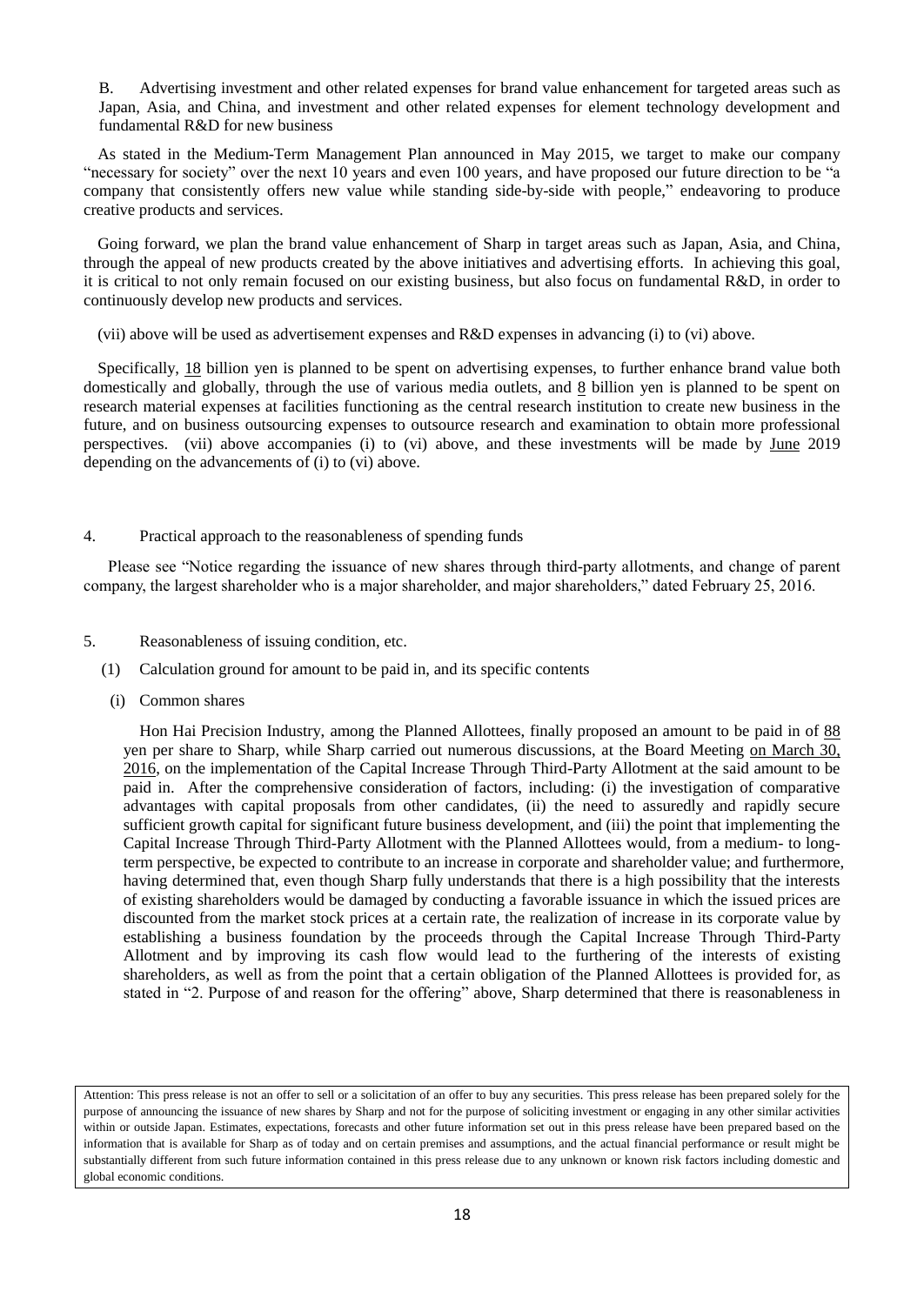the implementation of the Capital Increase Through Third-Party Allotment at the amount to be paid in stated above and determined the amount to be paid in to be 88 yen per share.

The said amount to be paid in of 88 yen represents a 32.3% discount against the closing price of the shares of Sharp on <u>March 29</u>, 2016 (130 yen), the business day immediately preceding the day of the Board Meeting on March 30, 2016, where the resolution was adopted with respect to the Capital Increase Through Third-Party Allotment; a 37.9% discount against the average closing price (141.80 yen) during the one-month period prior to the immediately preceding business day; a  $37.4\%$  discount against the average closing price  $(140.52 \text{ yen})$  for the three-month period prior to the immediately preceding business day; and a  $35.1\%$ discount against the average closing price (135.60 yen) for the six-month period prior to the immediately preceding business day.

Furthermore, because the said amount to be paid in is deemed to be an issuance at a particularly favorable price provided for in the Japan Securities Dealers Association's "Guidelines Concerning the Handling of Capital Increase by Third Party Allotment", Sharp decided the allotment of the common shares in relation to the Capital Increase Through Third-Party Allotment at an amount to be paid in of 88 yen per share, on condition that approval by a special resolution at the Ordinary General Meeting of Shareholders be obtained from each shareholder.

#### (ii) Class C Shares

Sharp, after considering certain assumptions that affect the value of the Class C Shares, and comprehensively taking into account Sharp's business environment, financial condition, and the like, and as a result of numerous best-efforts negotiations with the Planned Allottees for the purpose of funds procurement, decided the amount to be paid in to be 8,800 yen per share. Regarding the said amount to be paid in, by comprehensively considering the point that the funds necessary for increasing its capital and stabilizing its financial standing are expected to be secured by the Capital Increase Through Third-Party Allotment through issuance of Class C Shares, Sharp's business environment and financial condition, Sharp's stock price level, the size of funds needed, the status of discussions with the Planned Allottees on the economic conditions pertaining to the features of Class C Shares, and the like, Sharp considers that the said amount of Class C Shares to be paid in is reasonable.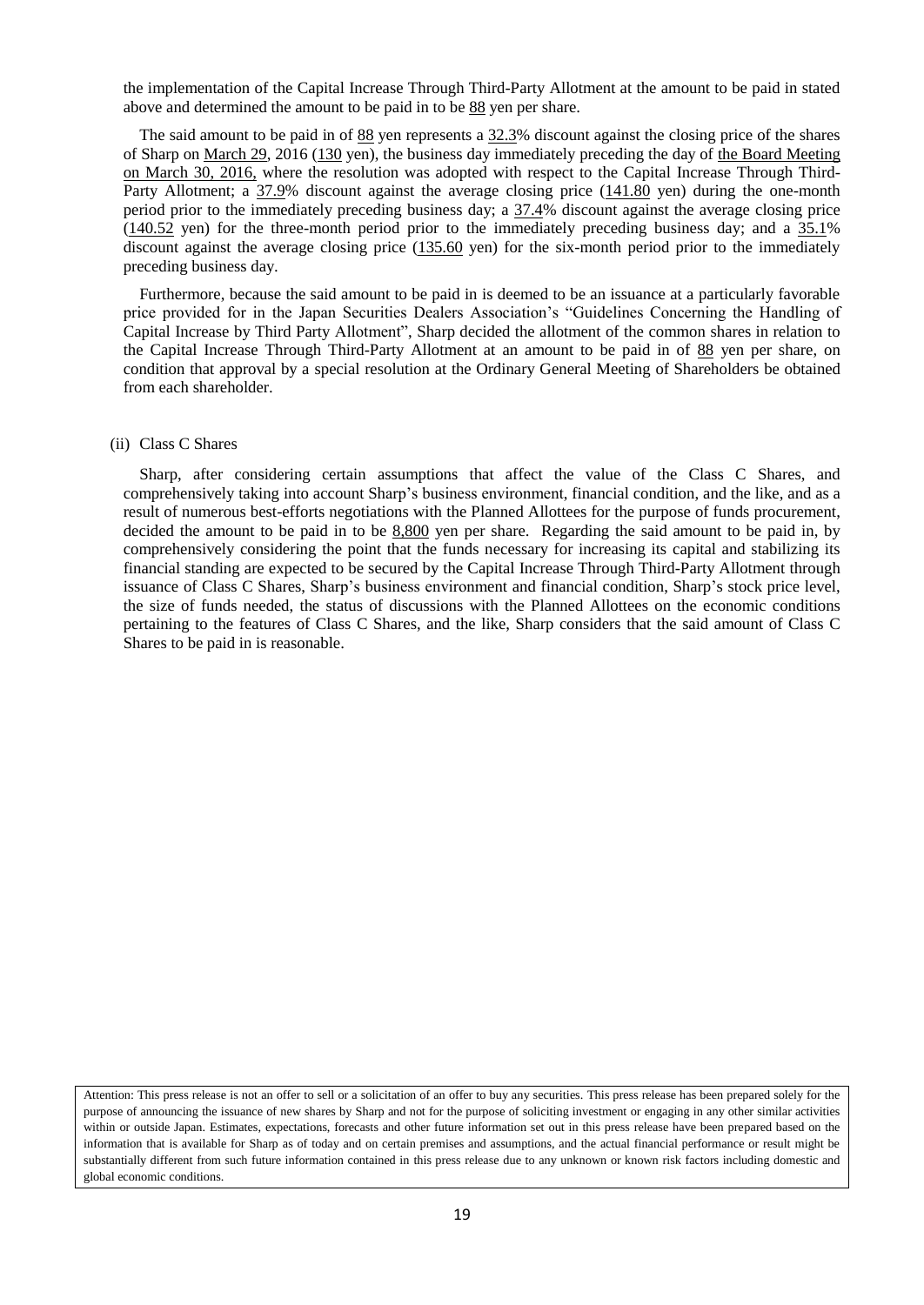The calculation of the fair prices for the Class Shares with no objective market prices is very difficult and complex, and there are various ways of thinking with regard to the value evaluation of Class Shares. Upon the Board Meeting on February 25, 2016, Sharp requested that PLUTUS CONSULTING Co., Ltd. (address: 3-2-5 Kasumigaseki, Chiyoda-ku, Tokyo; representative: Noguchi Mahito, President and CEO) ("PLUTUS"), which is a third party evaluation organ independent of Sharp, analyze the value of the Class C Shares, and obtained a calculation report for the Class C Shares (the "Calculation Report") from PLUTUS. Under certain assumptions (the dilution of the stock value after the issuance of the common shares and Class C Shares, or the like), PLUTUS executed a value analysis of the Class C Shares. The value of the Class C Shares in the Calculation Report is calculated as 12,272 yen to 13,423 yen per share, and the above amount to be paid in is a 10% or more discount against this calculated amount. Even taking into account that the price calculated by PLUTUS is based on the information as of February 24, 2016, and that this is not a price based on the downward revision of Sharp's business results made today, it may be considered to be a price favorable to those subscribing for the shares in particular, under the Companies Act.

(Reference information) Outline of the Class C Shares

<Conversion rate of Class C Shares>

- One Class C Share for 100 common shares

<Dividends>

- Dividend amount…Amount obtained by multiplying the year-end dividend per common share by the conversion rate of Class C Shares
- Priority…Equal to shareholders holding common shares (common shareholders)
- Accumulation clause…Non-accumulation
- Participation clause…Nonparticipation
- Interim dividends…Amount obtained by multiplying the interim dividend per common share by the conversion rate of Class C Shares

<Distribution of residual assets>

- Distribution amount…Amount obtained by multiplying the residual assets per common share by the conversion rate of Class C Shares
- Priority…Equal to common shareholders
- Participation clause…Nonparticipation

Furthermore, as stated above, regarding the Class C Shares, even though the distribution of their dividends and residual assets are to increase in accordance with the conversion rate, from the view that they are types which are non-cumulative and nonparticipating, it could be said that the value of one Class C Share and the value of 100 common shares are of a similar level. However, because the amount of the Class C Shares to be paid in (8,800 yen per share) represents a 32.3% discount against the amount calculated by multiplying the closing price of the common shares of Sharp on March 29, 2016 (130 yen), the business day immediately preceding the day of the Board Meeting on March 30, 2016, where the resolution was adopted with respect to the Capital Increase Through Third-Party Allotment, by 100; a 37.9% discount against the amount calculated by multiplying the average closing price (141.80 yen) of Sharp's common shares during the one-month period prior to the immediately preceding business day by 100; a 37.4% discount against the amount calculated by multiplying the average closing price (140.52 yen) of Sharp's common shares for the threemonth period prior to the immediately preceding business day by 100; and a 35.1% discount against the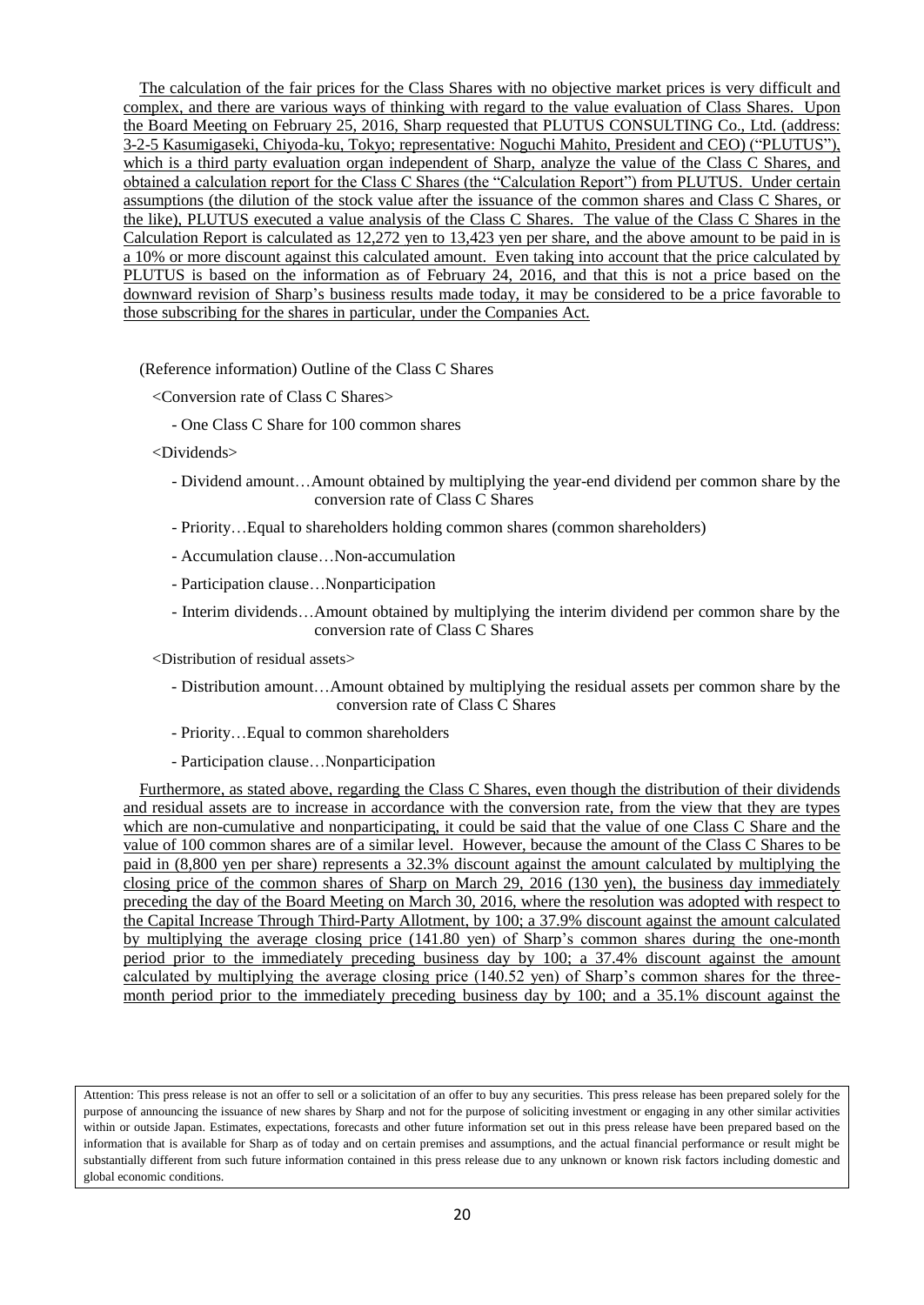amount calculated by multiplying the average closing price (135.60 yen) of Sharp's common shares for the six-month period prior to the immediately preceding business day by 100, it may still be considered to be a price favorable to those subscribing the shares in particular, under the Companies Act.

From the above, also regarding the Class C Shares, Sharp decided to issue the Class C Shares in relation to the Capital Increase Through Third-Party Allotment at an amount to be paid in of 8,800 yen per share, on condition that approval by a special resolution at the Ordinary General Meeting of Shareholders be obtained from each shareholder based on Article 199, Paragraph 2 of the Companies Act.

(2) Grounds on which Sharp determined that the volume of shares to be issued and the size of dilution of shares are reasonable

The number of shares which will be allotted to the Planned Allottees through the Capital Increase Through Third-Party Allotment is 3,293,314,333 shares (breakdown: 3,281,950,697 common shares; 11,363,636 Class C Shares), and the number of voting rights which will be allotted to the Planned Allottees through the Capital Increase Through Third-Party Allotment is 3,281,950 voting rights, and the ratio, as against the total number of Sharp's issued shares as of September 30, 2015, that is 1,701,439,887 shares, will be 193.56% (the ratio against the total number of voting rights, that is 1,685,204 voting rights, will be 194.75%). The Class C Shares contain a call option the consideration for which is common shares which may be exercised on or after July 1, 2017, and when such call option has been exercised, notwithstanding the stock price as of the time of acquisition, 1,136,363,600 common shares will be delivered, and their number of voting rights will be 1,136,363 voting rights. On the assumption that such call option was exercised as of now, the number of common shares calculated by adding up the number of common shares to be delivered by such call option and the number of common shares issued by the Capital Increase Through Third-Party Allotment will be 4,418,314,297 shares; the number of voting rights will be 4,418,314 voting rights; the ratio, as against the total number of Sharp's issued shares as of September 30, 2015, that is 1,701,439,887 shares, will be  $259.68\%$  (the ratio against the total number of voting rights, that is 1,685,204 voting rights, will be  $262.18\%$ ); and by the Capital Increase Through Third-Party Allotment, a large dilution will occur.

However, by allotting the funds procured to the usages stated in "3.(2) Intended use of funds procured" and "4. Practical approach to the reasonableness of spending funds" above, the Capital Increase Through Third-Party Allotment can contribute to the increase in profitability and competitiveness of the Sharp group companies in the medium- and long-term. Furthermore, such proceeds are also expected to contribute to the enhancement of Sharp group companies' corporate value and shareholders profit in the medium- to long-term, and thus, Sharp considers that the Capital Increase Through Third-Party Allotment can contribute to the improvement of Sharp's future profitability. Moreover, as stated above, Sharp considers that, by establishing a strong business tie with the Hon Hai Precision Industry group, one of the Planned Allottees, and making our business foundation more stable, the Capital Increase Through Third-Party Allotment can eventually contribute to the enhancement of Sharp's corporate value and shareholder value. Thus, Sharp concluded that the volume of shares to be issued, and the size of dilution of shares by the Capital Increase Through Third-Party Allotment, are reasonable.

- 6. Reasons for selecting the planned allottees, etc.
	- (1) Outline of the planned allottees

Please refer to "Notice regarding the issuance of new shares through third-party allotments, and change of parent company, the largest shareholder who is a major shareholder, and major shareholders," dated February 25, 2016.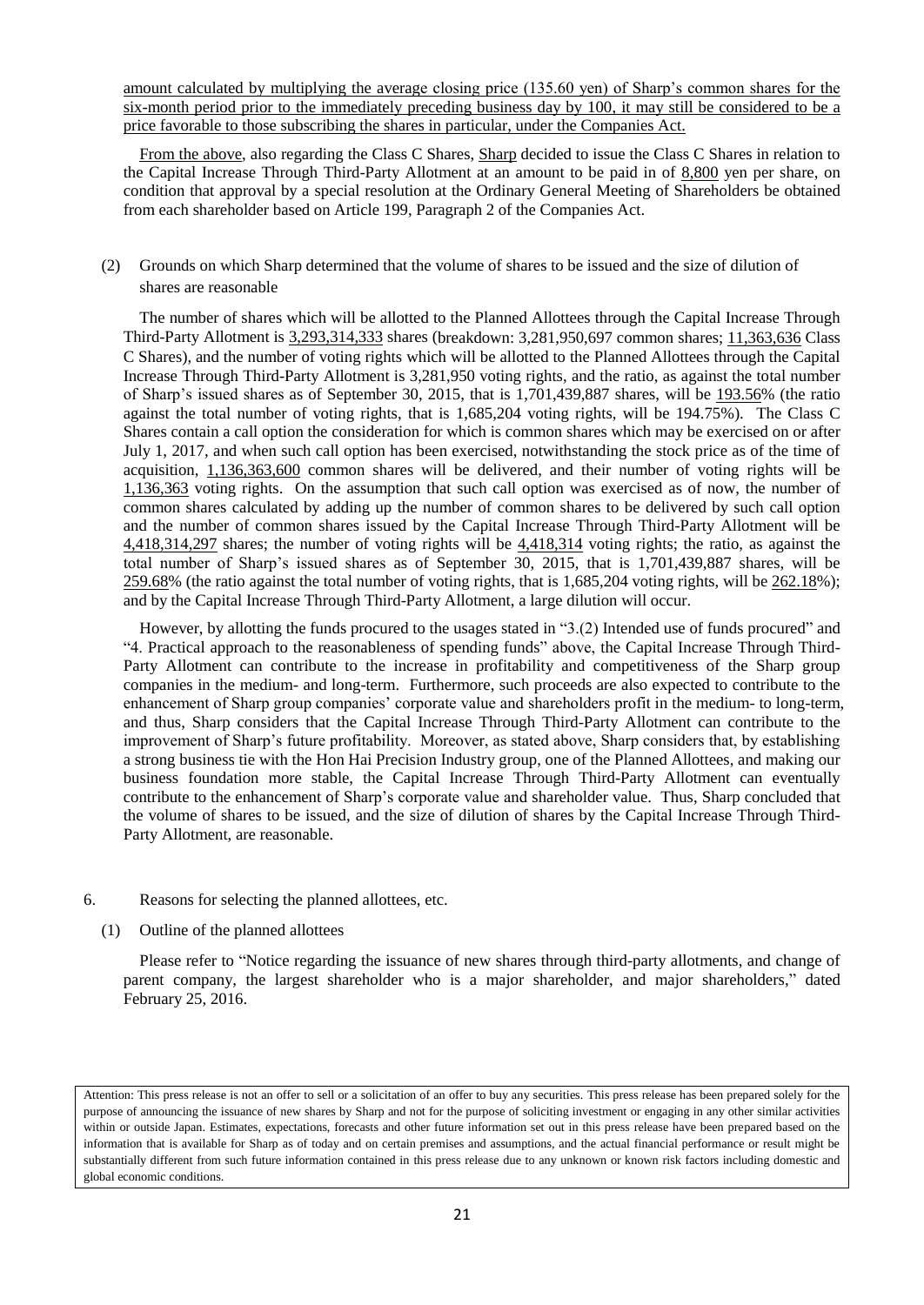(2) Reasons for selecting the planned allottees

With respect to the reasons for selecting the planned allottees, please refer to the above "I. Background of the amendment resolution" and "II. Issuance of new shares by third-party allotment 2. Purpose of and reason for the offering."

(3) Planned allottees' policy for holding shares

Please refer to "Notice regarding the issuance of new shares through third-party allotments, and change of parent company, the largest shareholder who is a major shareholder, and major shareholders," dated February 25, 2016.

(4) Contents confirmed with regard to funds required for the payment by the planned allottee

Please refer to "Notice regarding the issuance of new shares through third-party allotments, and change of parent company, the largest shareholder who is a major shareholder, and major shareholders," dated February 25, 2016.

- 7. Major shareholders and their shareholding ratios after the offering
	- (1) Common shares

Please refer to "Notice regarding the issuance of new shares through third-party allotments, and change of parent company, the largest shareholder who is a major shareholder, and major shareholders," dated February 25, 2016.

(2) Class A Shares

| Before the offering (as of September 30, 2015) |                       |  |
|------------------------------------------------|-----------------------|--|
| 50.00%                                         |                       |  |
| 50.00%                                         | The same as the left. |  |
|                                                |                       |  |

# (3) Class B Shares

| Before the offering (as of September 30, 2015) | After the offering |                       |
|------------------------------------------------|--------------------|-----------------------|
| Japan Industrial Solutions Fund I              | 100.00% L          | The same as the left. |

Attention: This press release is not an offer to sell or a solicitation of an offer to buy any securities. This press release has been prepared solely for the purpose of announcing the issuance of new shares by Sharp and not for the purpose of soliciting investment or engaging in any other similar activities within or outside Japan. Estimates, expectations, forecasts and other future information set out in this press release have been prepared based on the information that is available for Sharp as of today and on certain premises and assumptions, and the actual financial performance or result might be substantially different from such future information contained in this press release due to any unknown or known risk factors including domestic and global economic conditions.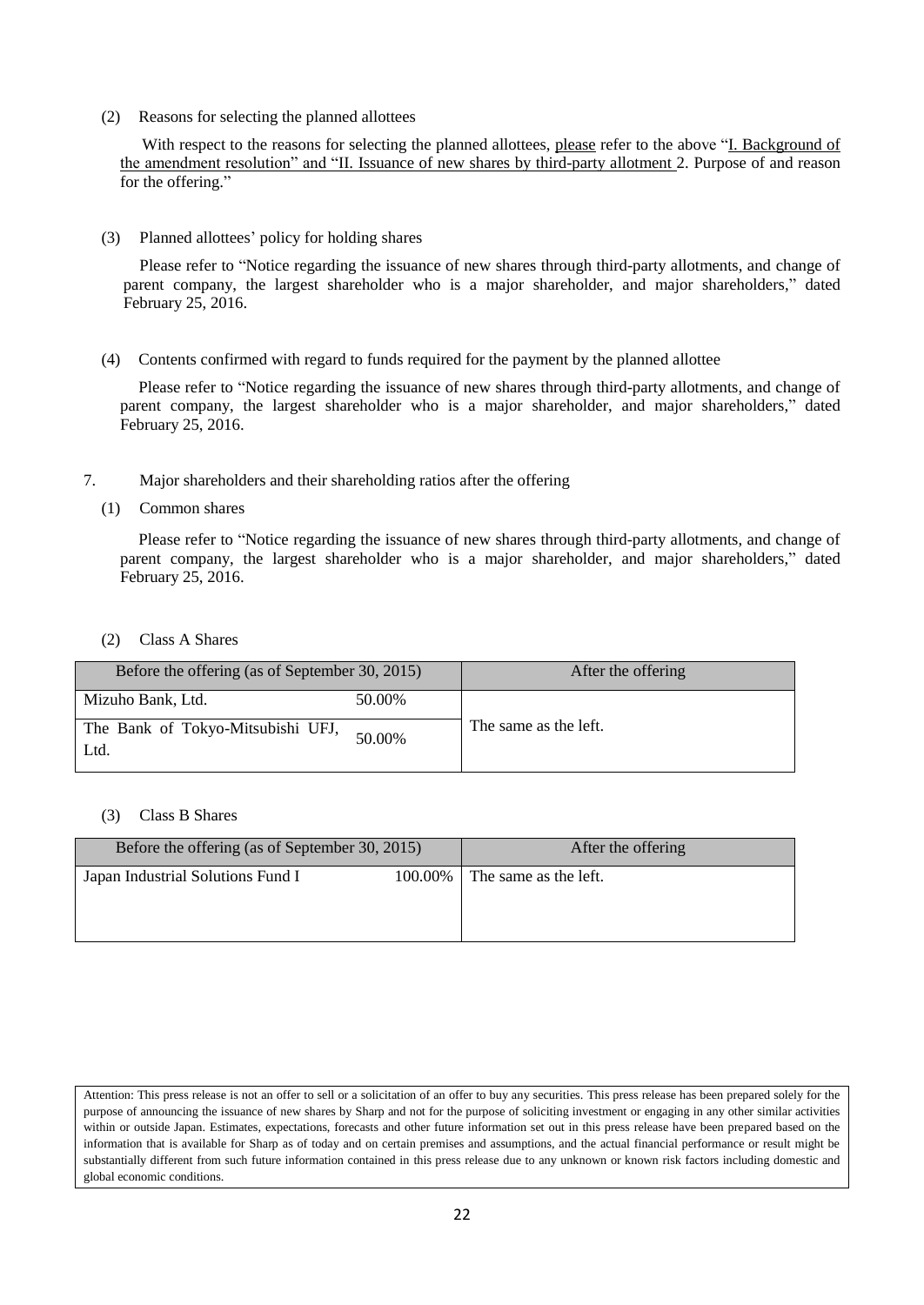## (4) Class C Shares

Please refer to "Notice regarding the issuance of new shares through third-party allotments, and change of parent company, the largest shareholder who is a major shareholder, and major shareholders," dated February 25, 2016.

8. Future outlook

Please refer to "Notice regarding the issuance of new shares through third-party allotments, and change of parent company, the largest shareholder who is a major shareholder, and major shareholders," dated February 25, 2016.

# 9. Matters regarding the procedures of ethical actions of a corporate

Please refer to "Notice regarding the issuance of new shares through third-party allotments, and change of parent company, the largest shareholder who is a major shareholder, and major shareholders," dated February 25, 2016.

10. Business results for and status of equity finance executed in previous three fiscal years

(1) Business results for previous three years (consolidated)

Please refer to "Notice regarding the issuance of new shares through third-party allotments, and change of parent company, the largest shareholder who is a major shareholder, and major shareholders," dated February 25, 2016.

(2) Current number of issued shares and number of dilutive shares (as of September 30, 2015)

Please refer to "Notice regarding the issuance of new shares through third-party allotments, and change of parent company, the largest shareholder who is a major shareholder, and major shareholders," dated February 25, 2016.

- (3) Recent stock prices
- (i) Stock prices for recent three years

|         | Ended March, 2013 | Ended March, 2014 | Ended March, 2015 |
|---------|-------------------|-------------------|-------------------|
| Opening | $606$ yen         | $271$ yen         | $314$ yen         |
| High    | $607$ yen         | $633$ yen         | $341$ yen         |
| Low     | $142$ yen         | $234$ yen         | $219$ yen         |
| Closing | $272$ yen         | $314$ yen         | $235$ yen         |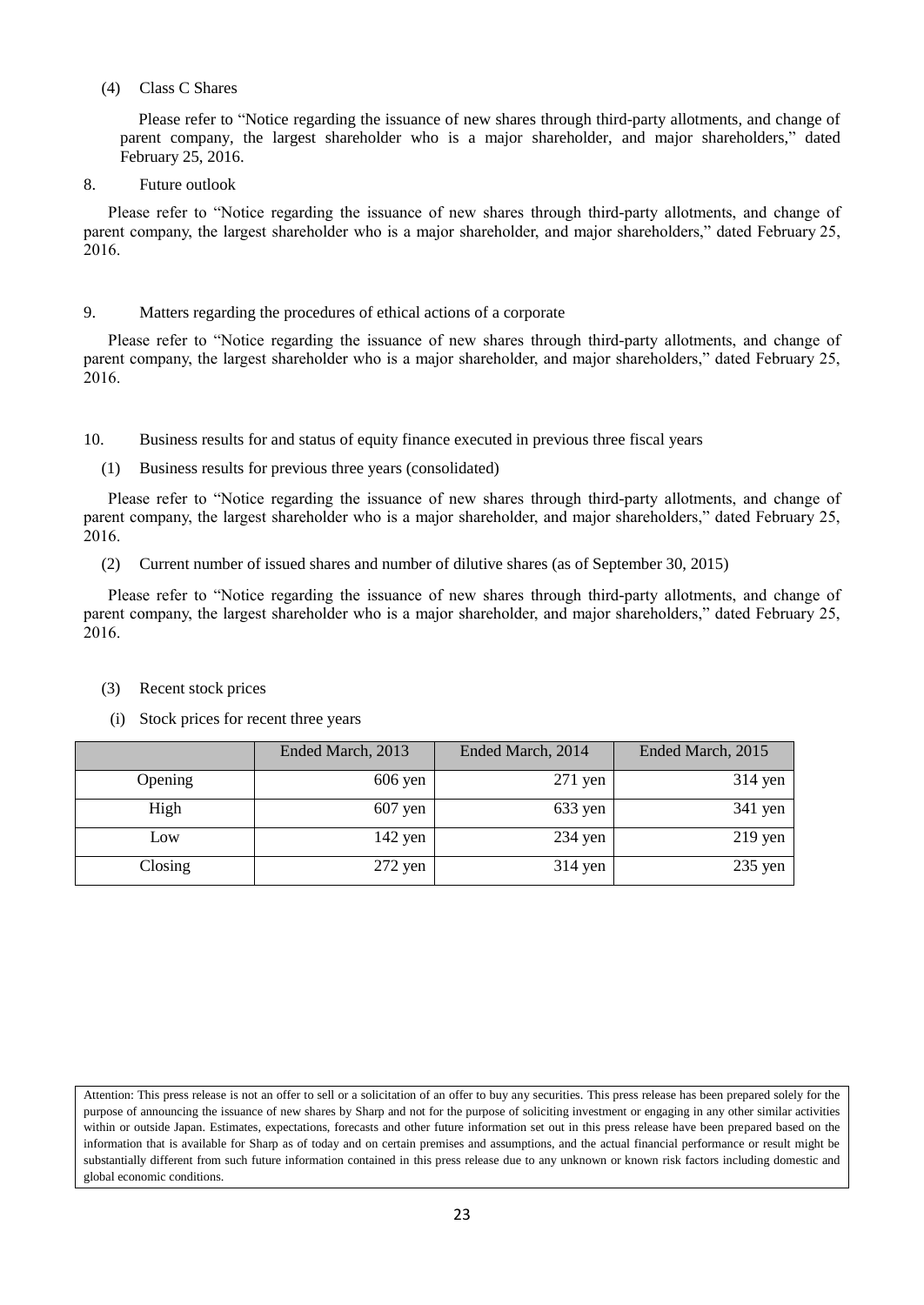## (ii) Stock prices for recent six months

|         | October<br>2015 | November  | December  | January<br>2016 | February  | March             |
|---------|-----------------|-----------|-----------|-----------------|-----------|-------------------|
| Opening | $136$ yen       | $130$ yen | $129$ yen | $126$ yen       | $141$ yen | $128$ yen         |
| High    | $154$ yen       | $180$ yen | $140$ yen | $151$ yen       | 186 yen   | $167$ yen         |
| Low     | $132$ yen       | $119$ yen | $108$ yen | $108$ yen       | $125$ yen | $123$ yen         |
| Closing | 133 yen         | $126$ yen | $125$ yen | $139$ yen       | $129$ yen | $130 \text{ yen}$ |

(Note) The stock prices in March 2016 indicated above are the stock prices as of March 29, 2016.

(iii) Stock price on the business day immediately preceding the date of resolution authorizing the revision

|         | March 29, 2016 |
|---------|----------------|
| Opening | $131$ yen      |
| High    | $132$ yen      |
| Low     | $123$ yen      |
| Closing | $130$ yen      |

# (4) Equity finance for the most recent three years

Please refer to "Notice regarding the issuance of new shares through third-party allotments, and change of parent company, the largest shareholder who is a major shareholder, and major shareholders," dated February 25, 2016.

# 11. Terms and conditions of issuance

(1) Common shares

| (i)   | Number of new shares to be.                  | Common shares       | 3,281,950,697 shares |
|-------|----------------------------------------------|---------------------|----------------------|
|       | issued                                       |                     |                      |
| (ii)  | Issuing price                                | 88 yen per share    |                      |
| (iii) | Total amount of issuing price                | 288,811,661,336 yen |                      |
| (iv)  | Amount of capital to                         | 144,405,830,668 yen |                      |
|       | be increased                                 |                     |                      |
| (v)   | Amount of capital reserve to be<br>increased | 144,405,830,668 yen |                      |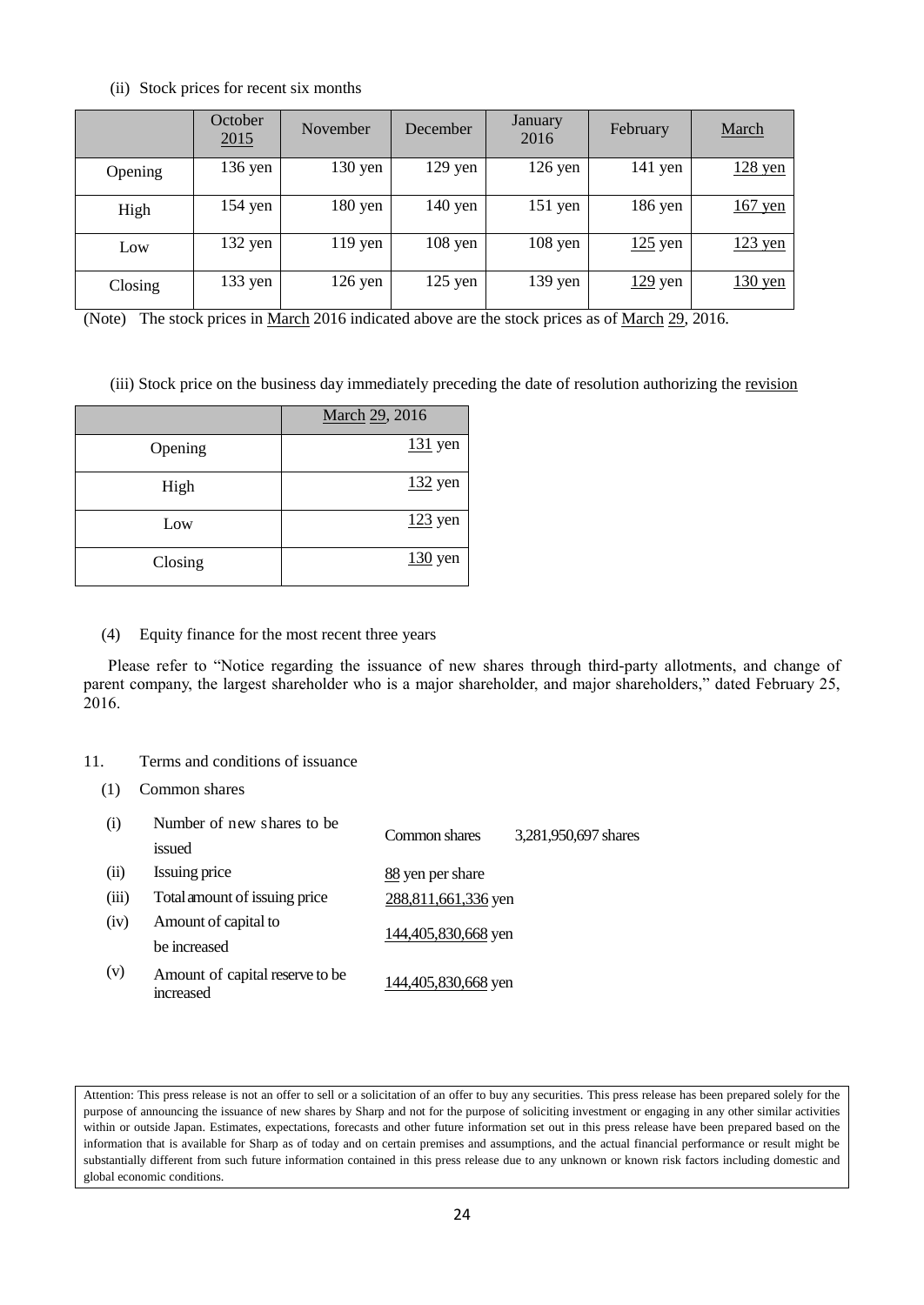| (vi)          | Method of offering and                                             | Allotted by means of third-party allotment:                             |                                                                         |  |
|---------------|--------------------------------------------------------------------|-------------------------------------------------------------------------|-------------------------------------------------------------------------|--|
|               | a llotment                                                         | To Hon Hai Precision Industry 1,300,000,000 shares                      |                                                                         |  |
|               | (planned allottees and number<br>of shares planned to be allotted) | To Foxconn FE                                                           | 915,550,697 shares                                                      |  |
|               |                                                                    | To Foxconn Technology                                                   | 646,400,000 shares                                                      |  |
|               |                                                                    | To SIO                                                                  | 420,000,000 shares                                                      |  |
| (vii)         | Terms of payment                                                   | June 28, 2016 (Tue.) through October 5, 2016 (Wed.)                     |                                                                         |  |
| (viii)        | Others                                                             |                                                                         | *As stated in the above " $1.(1)(vi)$ Others", payment shall be made on |  |
|               |                                                                    | condition that the securities registration statement filed under the    |                                                                         |  |
|               |                                                                    | Financial Instruments and Exchange Act comes into effect; that the      |                                                                         |  |
|               |                                                                    |                                                                         | notification to and permission from the competition authorities of      |  |
|               |                                                                    |                                                                         | relevant foreign countries with respect to business combination and the |  |
|               |                                                                    |                                                                         | permission and authorization from authorities of relevant countries     |  |
|               |                                                                    |                                                                         | necessary for execution of the Capital Increase Through Third-Party     |  |
|               |                                                                    |                                                                         | Allotment are granted; and that the proposal concerning the issuance of |  |
|               |                                                                    | common shares of Sharp is approved (special resolution) at the Ordinary |                                                                         |  |
|               |                                                                    | General Meeting of Shareholders and the General Meeting of Class        |                                                                         |  |
| Shareholders. |                                                                    |                                                                         |                                                                         |  |

## (2) Class C Shares

Please see Appendix "Terms and conditions of Class C Share issuance."

- III. Change in the parent company, the largest shareholder who is a major shareholder, and the major shareholders
- 1. Background of change

Please refer to "Notice regarding the issuance of new shares through third-party allotments, and change of parent company, the largest shareholder who is a major shareholder, and major shareholders," dated February 25, 2016.

2. Outline of changing shareholders

Please refer to "Notice regarding the issuance of new shares through third-party allotments, and change of parent company, the largest shareholder who is a major shareholder, and major shareholders," dated February 25, 2016.

3. Number of voting rights held by such shareholder, and the ratio to the number of voting rights of all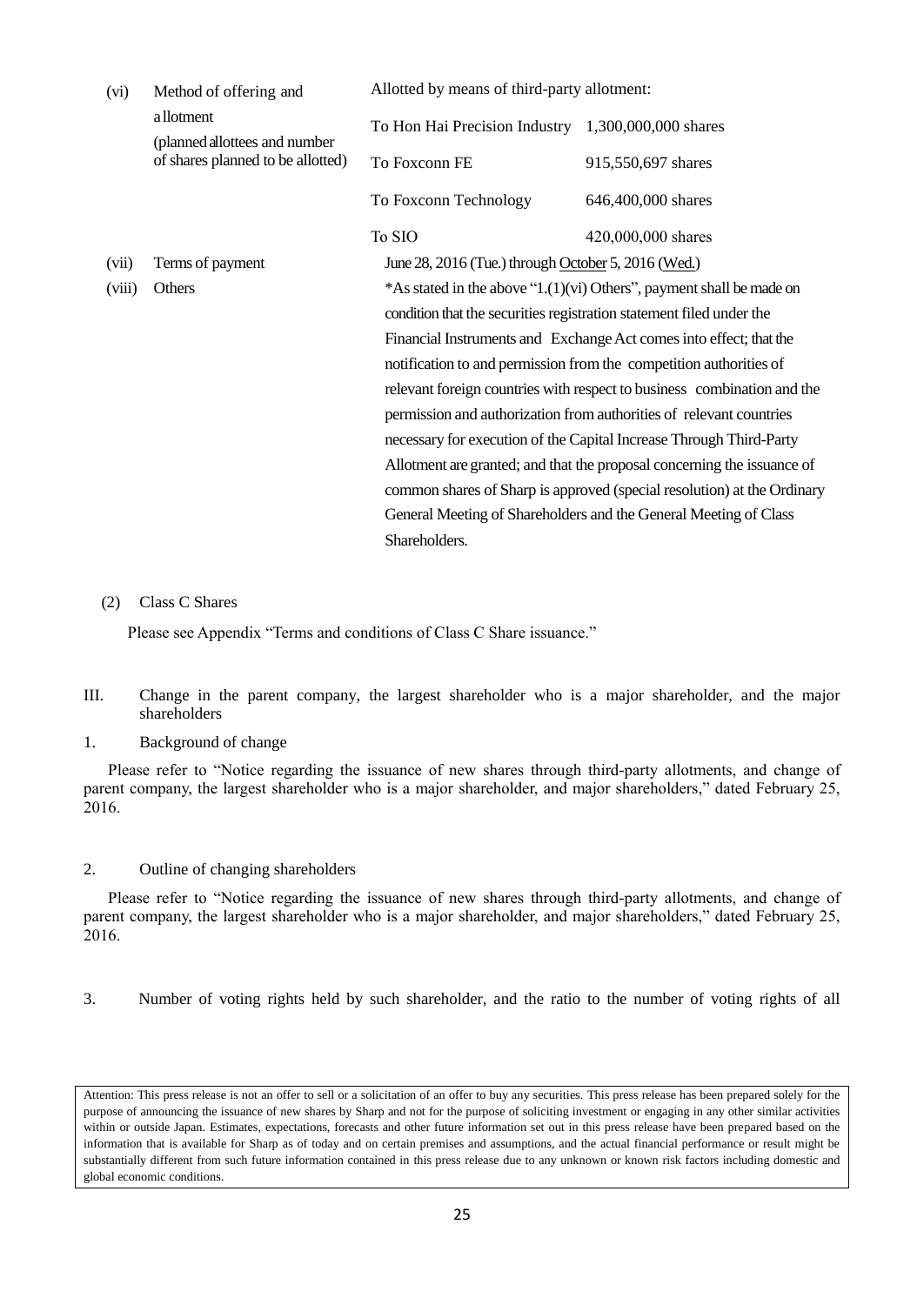#### shareholders before and after the change

Please refer to "Notice regarding the issuance of new shares through third-party allotments, and change of parent company, the largest shareholder who is a major shareholder, and major shareholders," dated February 25, 2016.

4. Change scheduled date

Any day from June 28, 2016 (Tue.) to October 5, 2016 (Wed.)

## 5. Future outlook

Please refer to "Notice regarding the issuance of new shares through third-party allotments, and change of parent company, the largest shareholder who is a major shareholder, and major shareholders," dated February 25, 2016.

End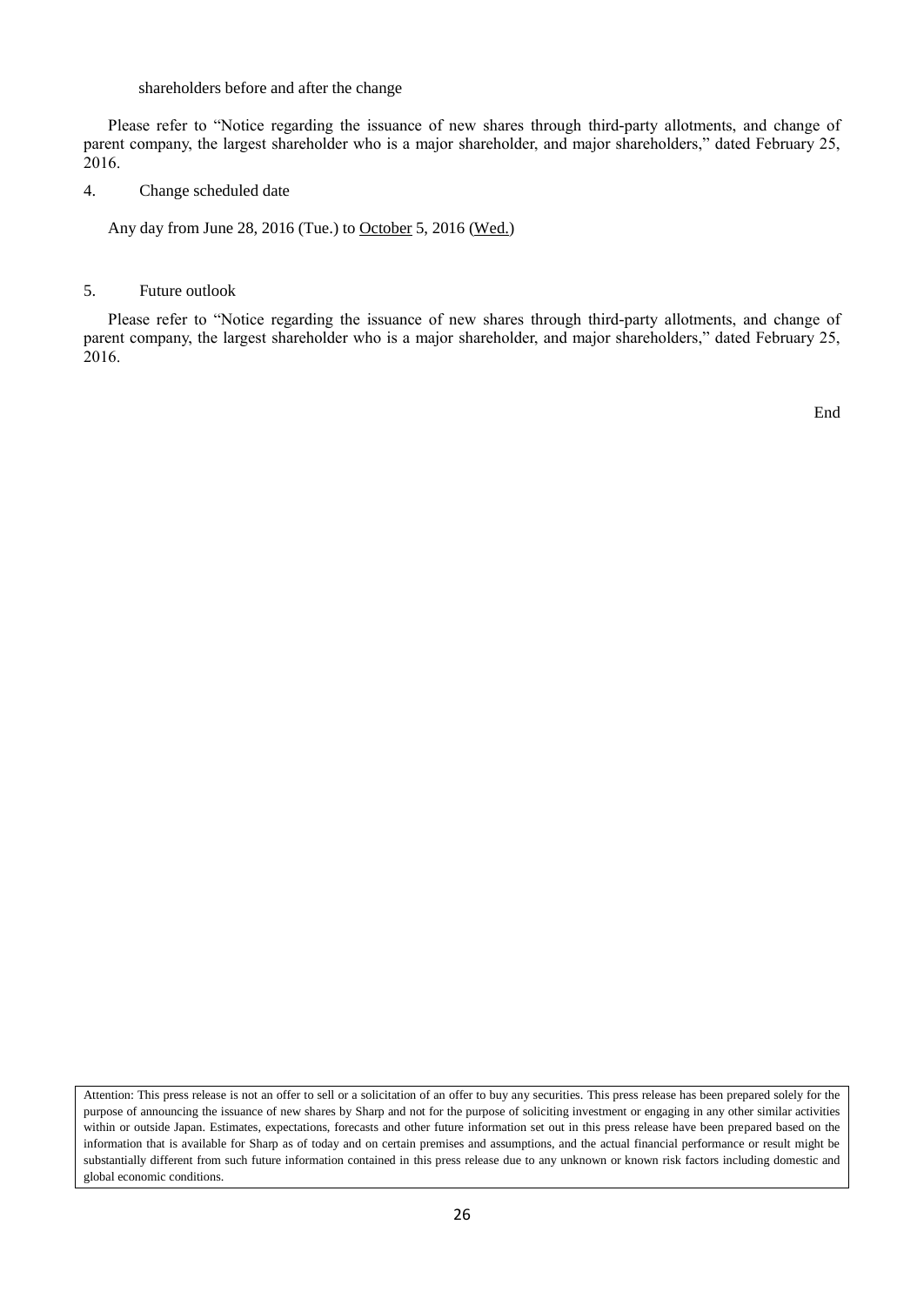Appendix Terms and conditions of Class C Share issuance

1. Name of shares

Sharp Corporation Class C Shares (the "Class C Shares")

2. Number of shares offered for subscription

11,363,636 shares

3. Amount to be paid in for shares offered for subscription

8,800 yen per share

4. Capital and capital reserve to be increased

Capital 49,999,998,400 yen (4,400 yen per share)

Capital reserve 49,999,998,400 yen (4,400 yen per share)

5. Total amount to be paid in

99,999,996,800 yen

6. Payment date

June 28, 2016 through October 5, 2016

7. Method of issuance

Allotted by a third-party allotment method as follows:

Hon Hai Precision Industry Co., Ltd. 11,363,636 shares

8. Dividends from surplus

If Sharp is to pay a dividend from surplus using the record date belonging to a business year, it shall pay the dividend to shareholders who hold Class C Shares (the "Class C Shareholders") and registered pledgees of the Class C Shares (together with the Class C Shareholders, "Class C Shareholders, Etc.") entered or recorded in the final shareholders resister as at the record date (the "Record Date for Dividends") by the monetary amount of dividend from surplus calculated by multiplying the amount of dividend per common share by the conversion ratio provided for in Item 11(2) below per the Class C Share (the amount paid by such dividend per share of Class C Shares is referred to as the "Class C Dividend") ranking pari-passu with the shareholders who hold common shares (the "Common Shareholders") and registered pledgees of the common shares (together with the Common Shareholders, "Common Shareholders, Etc.") entered or recorded in the final shareholders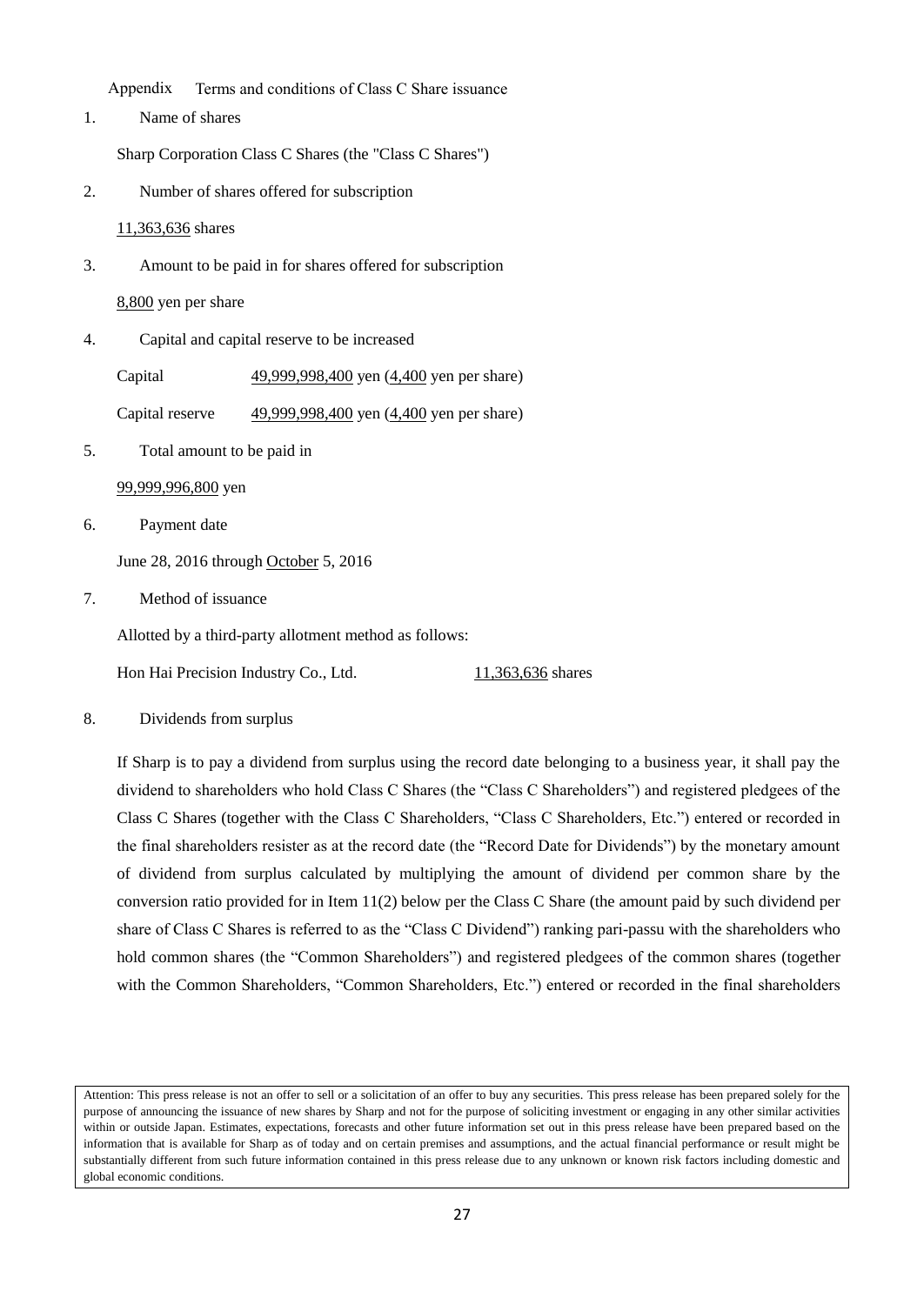resister as at the Record Date for Dividends. A fraction of less than one yen that arises in the amount calculated by multiplying the Class C Dividend by the number of the Class C Shares owned by each Class C Shareholders, Etc. is to be rounded down.

9. Distribution of residual assets

If Sharp is to distribute residual assets, it shall distribute residual assets to the Class C Shareholders, Etc. by the monetary amount of distribution of residual assets calculated by multiplying the amount of residual assets to be distributed per common share by the conversion ratio provided for in Item 11(2) below per the Class C Share (the amount paid by such distribution per share of Class C Shares is referred to as the "Class C Residual Assets Distribution Amount") ranking pari-passu with the Common Share Holders, Etc. A fraction of less than one yen that arises in the amount calculated by multiplying the Class C Residual Assets Distribution Amount by the number of the Class C Shares owned by each Class C Shareholders, Etc. is to be rounded down.

## 10. Voting rights

Class C Shareholders do not have voting rights at general meetings of shareholders and general meetings of class shareholders constituted by Class C Shareholders unless otherwise provided for in laws.

- 11. Call option the consideration for which is common shares
	- (1) On and after July 1, 2017, Sharp may acquire all or some of the Class C Shares in exchange for delivery of the number of common shares calculated by multiplying the number of Class C Share by the conversion ratio provided for in Item (2) below per the Class C Share to the extent permissible under law and regulations on the coming of the day to be separately determined by the Board of Directors meeting. If Sharp acquire some of the Class C Shares, it may decide the Class C Shares to acquire on a pro rata basis or by other reasonable method to be separately determined by the Board of Directors meeting.
	- (2) The conversion ratio of Class C Shares should be 100.
- 12. Consolidation of shares or share split; allotment of shares without contribution, etc.
	- (1) When consolidating or splitting shares, Sharp shall consolidate or split the Class C Shares at the same time and the same rate as the common shares.
	- (2) When allotting the shares without contribution or the share options without contribution (including

Attention: This press release is not an offer to sell or a solicitation of an offer to buy any securities. This press release has been prepared solely for the purpose of announcing the issuance of new shares by Sharp and not for the purpose of soliciting investment or engaging in any other similar activities within or outside Japan. Estimates, expectations, forecasts and other future information set out in this press release have been prepared based on the information that is available for Sharp as of today and on certain premises and assumptions, and the actual financial performance or result might be substantially different from such future information contained in this press release due to any unknown or known risk factors including domestic and global economic conditions.